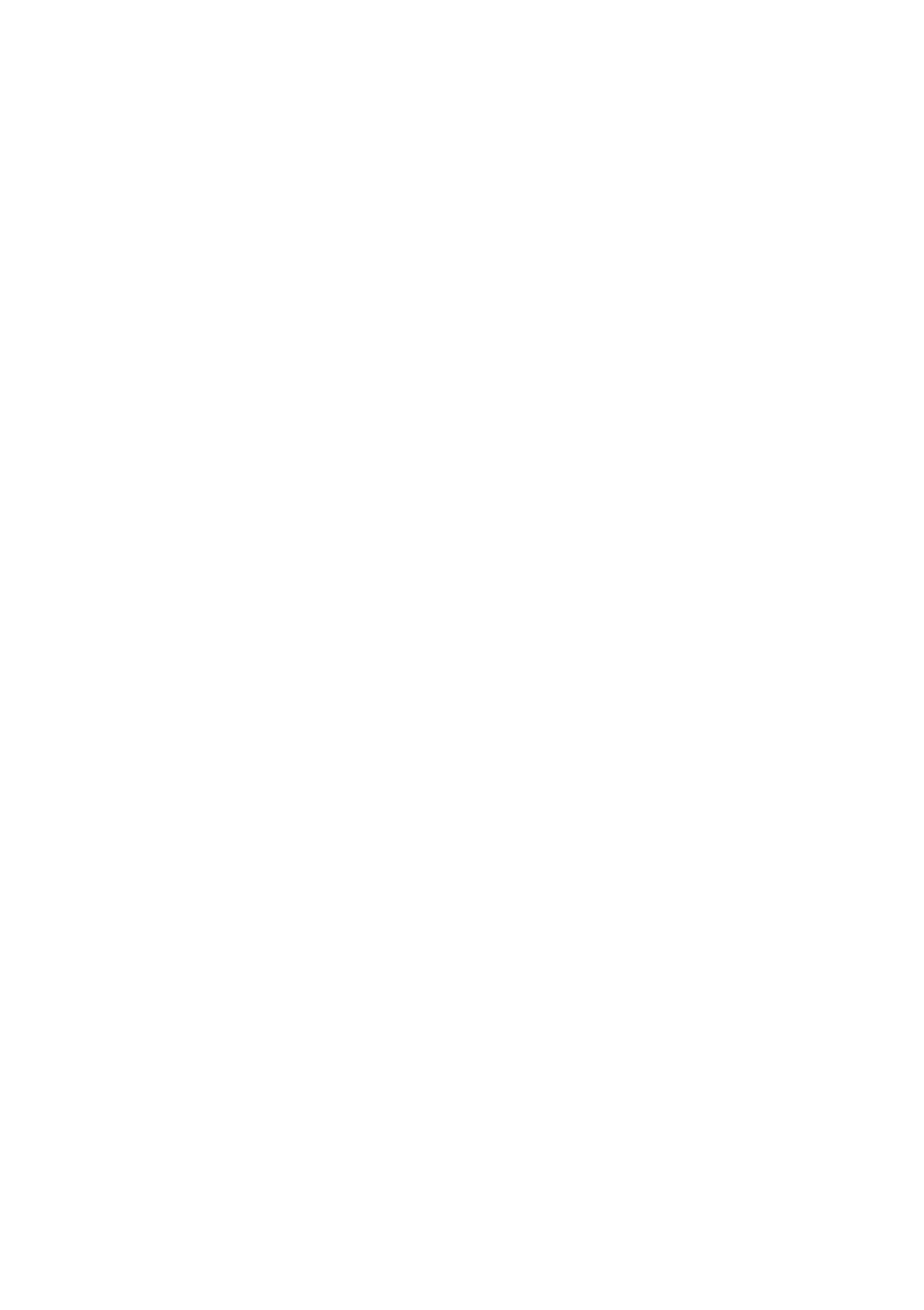# Extraterrestrial Intelligence:

# *Academic and Societal Implications*

Edited by

Jensine Andresen and Octavio A. Chon-Torres

Cambridge **Scholars** Publishing

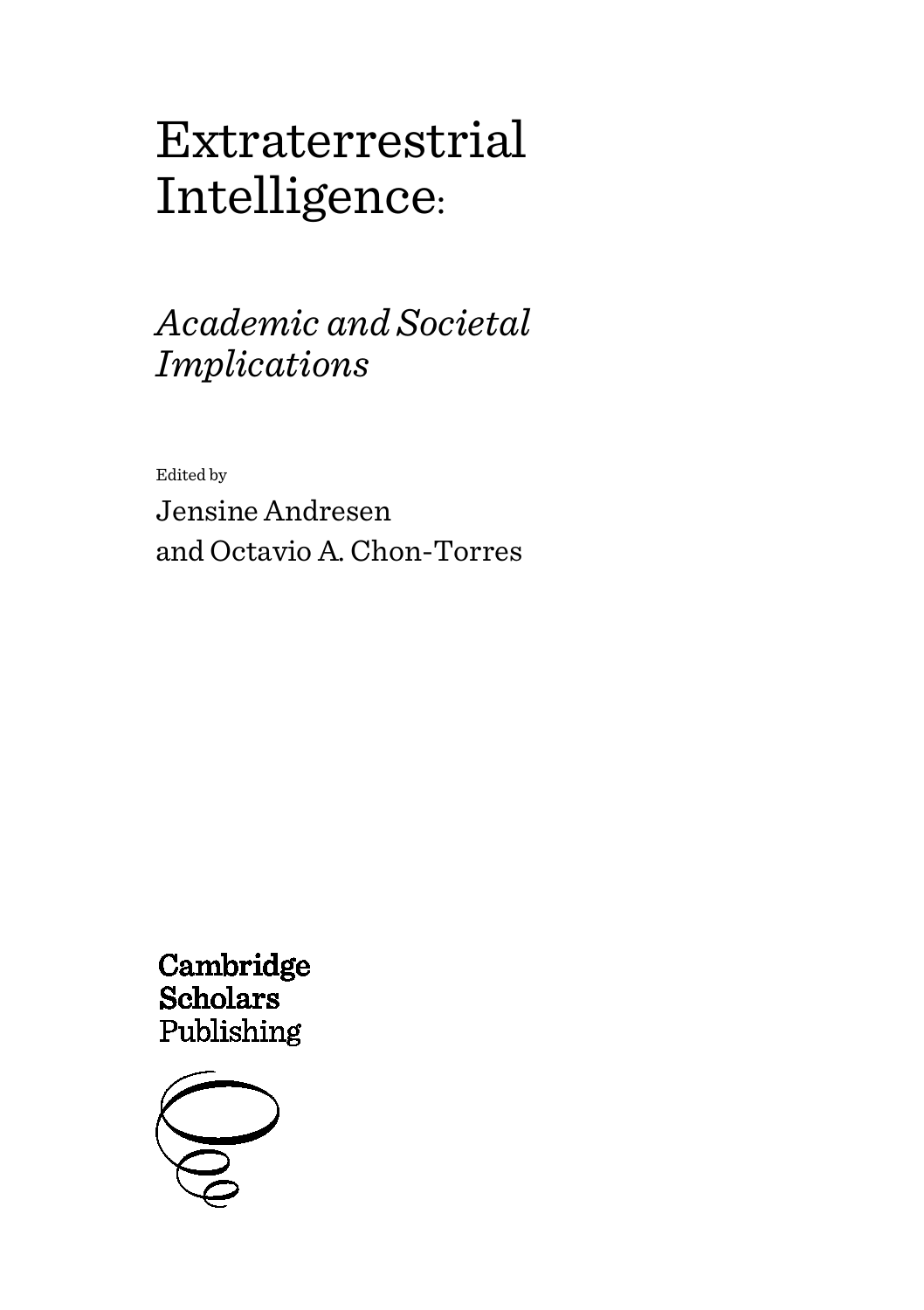Extraterrestrial Intelligence: Academic and Societal Implications

Edited by Jensine Andresen and Octavio A. Chon-Torres

This book first published 2022

Cambridge Scholars Publishing

Lady Stephenson Library, Newcastle upon Tyne, NE6 2PA, UK

British Library Cataloguing in Publication Data A catalogue record for this book is available from the British Library

Copyright © 2022 by Jensine Andresen, Octavio A. Chon-Torres and contributors

All rights for this book reserved. No part of this book may be reproduced, stored in a retrieval system, or transmitted, in any form or by any means, electronic, mechanical, photocopying, recording or otherwise, without the prior permission of the copyright owner.

ISBN (10): 1-5275-7727-9 ISBN (13): 978-1-5275-7727-5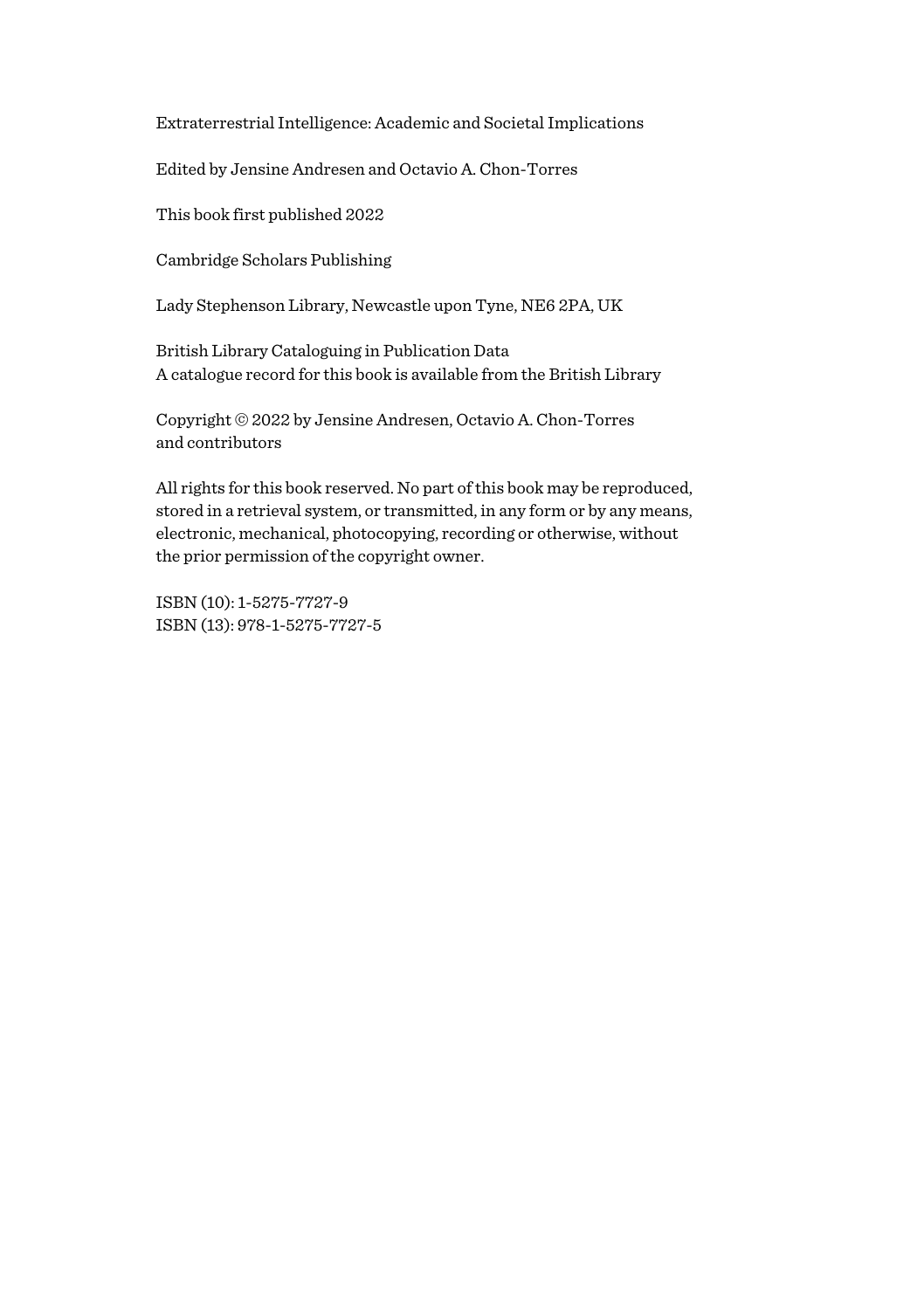## **CONTENTS**

| <b>Part I: Philosophical and Scientific Perspectives</b>                                                                                                          |
|-------------------------------------------------------------------------------------------------------------------------------------------------------------------|
| Cartographies of Knowledge and Academic Maps<br>Jensine Andresen, Ph.D., Independent Scholar, Science, Philosophy,<br>and Religion                                |
| Communicating with An Extraterrestrial Intelligence (ETI)<br>Eamonn Ansbro, Ph.D., Director and Research Astronomer,<br>Kingsland Observatory, Ireland            |
| Why Are We So Lonely?<br>Chris Impey, Ph.D., University Distinguished Professor,<br>Department of Astronomy, University of Arizona                                |
| Unidentified Aerial Phenomena (UAP): An Opportunity to Talk<br>About Science<br>Octavio A. Chon Torres, Ph.D., Professor, Philosophy,<br>University of Lima, Peru |
| A Fresh Approach to the Search for Extraterrestrial Intelligence (SETI)                                                                                           |

Abraham ("Avi") Loeb, Ph.D., Professor, Astronomy, Harvard University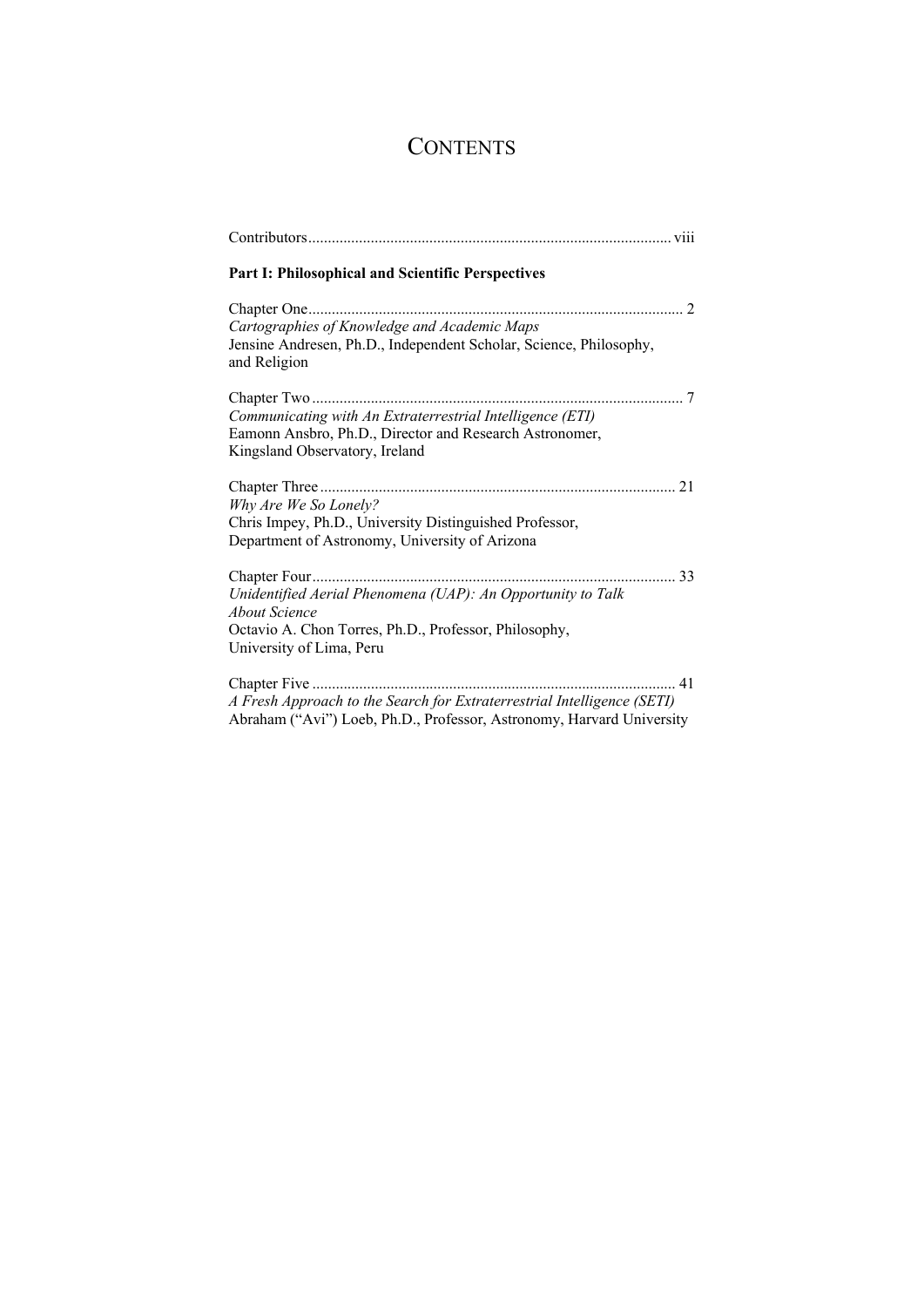#### vi Contents

#### **Part II: Social Science and Interdisciplinary Perspectives**

Chapter Ten ............................................................................................ 150 *Unidentified Aerial Phenomena (UAP) and the Search for Knowledge* Michael J. Reiss, Ph.D., Professor of Science Education, University College London Institute of Education

Chapter Eleven ....................................................................................... 165 *Philosophical Discussions of Unidentified Aerial Phenomena (UAP)* Octavio A. Chon Torres, Ph.D., Professor, Philosophy, University of Lima, Peru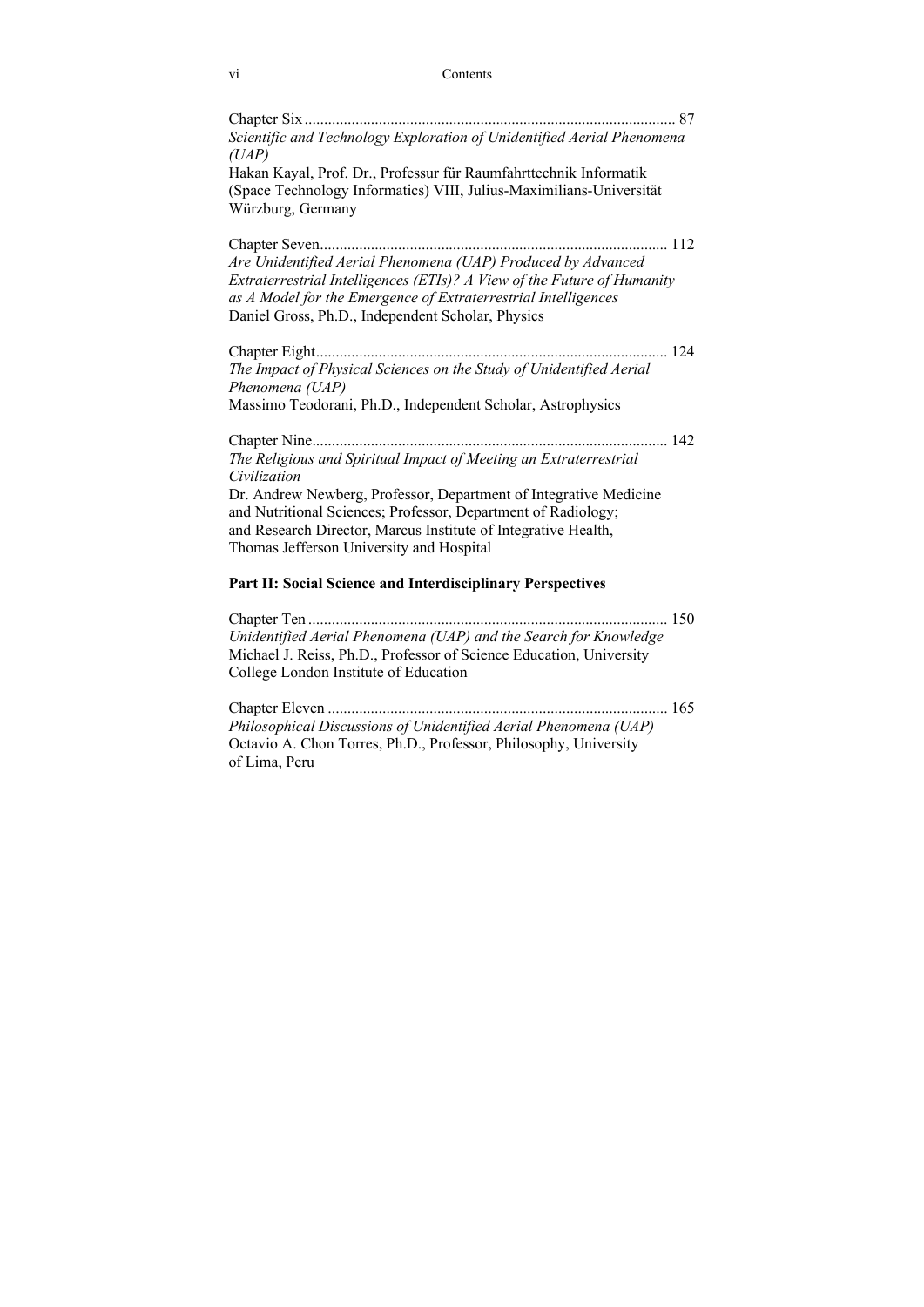| Extraterrestrial Intelligence: Academic and Societal Implications<br>vii                                                                                                                                                                                                                                        |
|-----------------------------------------------------------------------------------------------------------------------------------------------------------------------------------------------------------------------------------------------------------------------------------------------------------------|
| Evolutionary Biology as a Source of Reliable Knowledge about<br>Extraterrestrial Intelligence (ETI): Why We Should Reject Militarism<br>in Our Thinking About ETI<br>Konrad Szocik, Assistant Professor, Department of Social Sciences,<br>University of Information Technology and Management, Rzeszow, Poland |
| Will Extraterrestrial Consciousness Remap the Terrestrial Mind?<br>Ted Peters, Ph.D., Distinguished Research Professor of Systematic<br>Theology and Ethics, Pacific Lutheran Theological Seminary                                                                                                              |
| Attitude of the Human Self in Encounter with the Other<br>Glen Messer, Th.D., Independent Scholar, History and Theology                                                                                                                                                                                         |
| The Appeal of Ambiguity<br>Ronald Y. Nakasone, Ph.D., Professor of Buddhist Studies,<br>Graduate Theological Union                                                                                                                                                                                              |
| The Time Model of Contact and Eastern Authenticity Testing<br>Olena Kalantarova, Ph.D. candidate, Philosophy Institute,<br>Ukrainian Academy of Sciences                                                                                                                                                        |
| $\ldots$ 263<br>Relativity and Quantum Theory: The Manifestation of Unidentified<br>Aerial Phenomena (UAP) and a New Order for Physics<br>Carl Peterson, Ph.D., Independent Scholar, Theoretical Physics and Chemistry                                                                                          |
| Mind of the Matter, Matter of the Mind<br>Jensine Andresen, Ph.D., Independent Scholar, Science, Philosophy,<br>and Religion                                                                                                                                                                                    |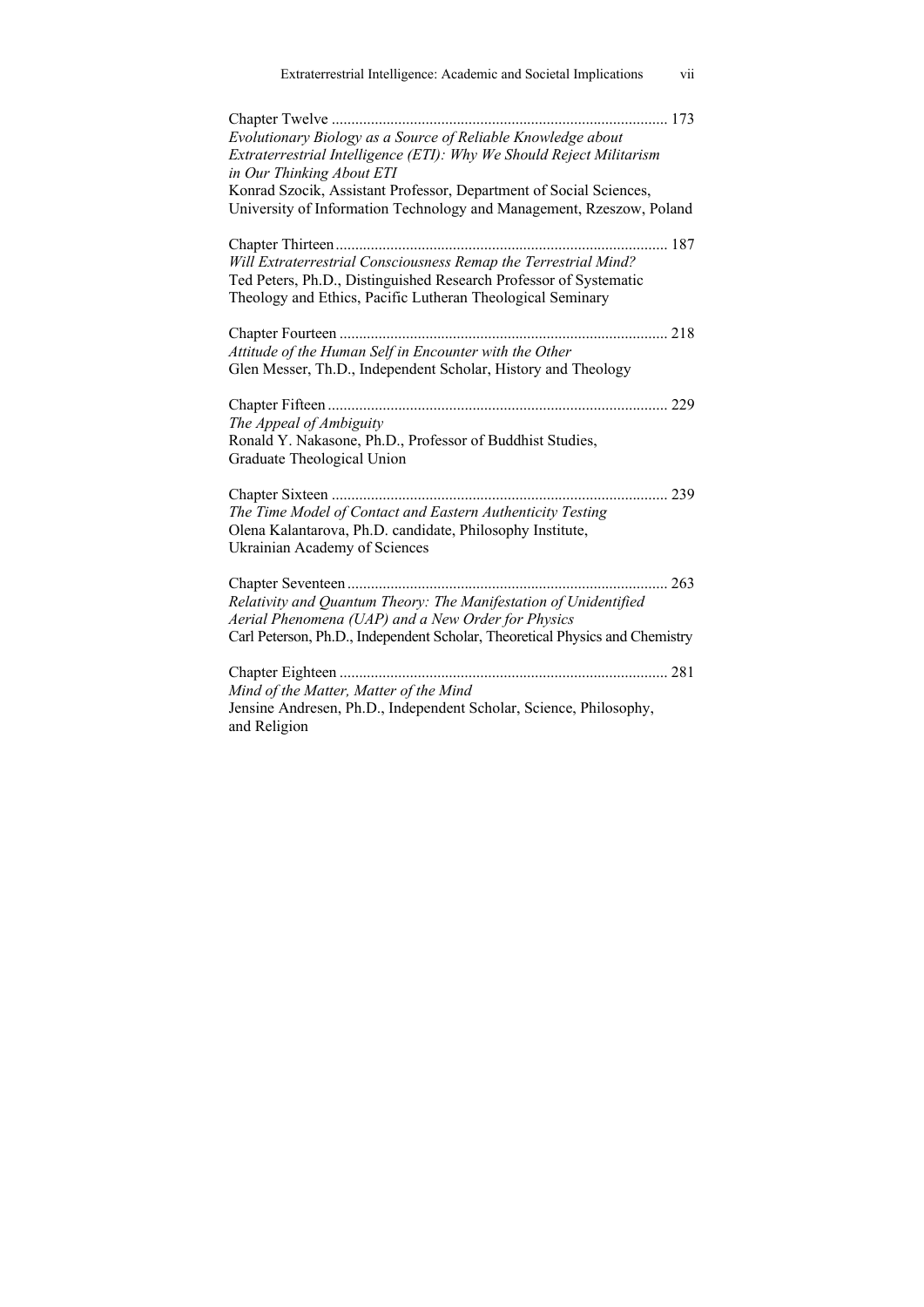### **CONTRIBUTORS**

#### **Jensine Andresen**

Jensine Andresen (Ph.D. Harvard University) holds a B.S.E. in Civil Engineering from Princeton University, where she also earned a Certificate from the School of Public and International Affairs. She completed an M.A. degree at Columbia University in Social Anthropology with a focus on China. She also earned her A.M. (master's) and Ph.D. at Harvard University from the Committee on the Study of Religion with a focus on Indo-Tibetan Buddhism. Dr. Andresen is completing *The Kālacakra Tantra: The Initiation Chapter with the Vimalaprabhā Commentary* (forthcoming), a translation of a well-known Sanskrit text with annotations from Tibetan.

Dr. Andresen served as a Visiting Assistant Professor at the University of Vermont, where she taught Science and Religion and world religions. She also was an Assistant Professor at Boston University in the interdisciplinary doctoral program on Science, Philosophy, and Religion. Dr. Andresen also held two academic appointments as a Visiting Scholar at Columbia University, where she later was appointed as an Officer of Research, Associate Research Scholar.

Dr. Andresen edited *Religion in Mind: Cognitive Perspectives on Religious Belief, Ritual, and Experience* (Cambridge University Press, 2001) and she is a co-editor of *Cognitive Models and Spiritual Maps: Interdisciplinary Explorations of Religious Experience* (Imprint Academic, 2000). Dr. Andresen's recent chapter, "Two Elephants in the Room of Astrobiology," published in *Astrobiology: Science, Ethics, and Public Policy* (Wiley/Scrivener, 2021), examines Unidentified Aerial Phenomena (UAP) in the context of the militarization and weaponization of space, which she opposes. Dr. Andresen also is completing two single-authored monographs, *Extraterrestrial Ethics* (Ethics International Press, forthcoming), and *Extraterrestrial Mind* (in preparation).

Dr. Andresen has published multiple entries in *Encyclopedia of Science and Religion* (Macmillan, 2003), a chapter in *Fifty Years in Science and Religion: Ian G. Barbour and his Legacy* (Ashgate, 2004), and articles in many peer-reviewed journals and other publications, including *The International Journal for the Psychology of Religion*, *Harvard Theological*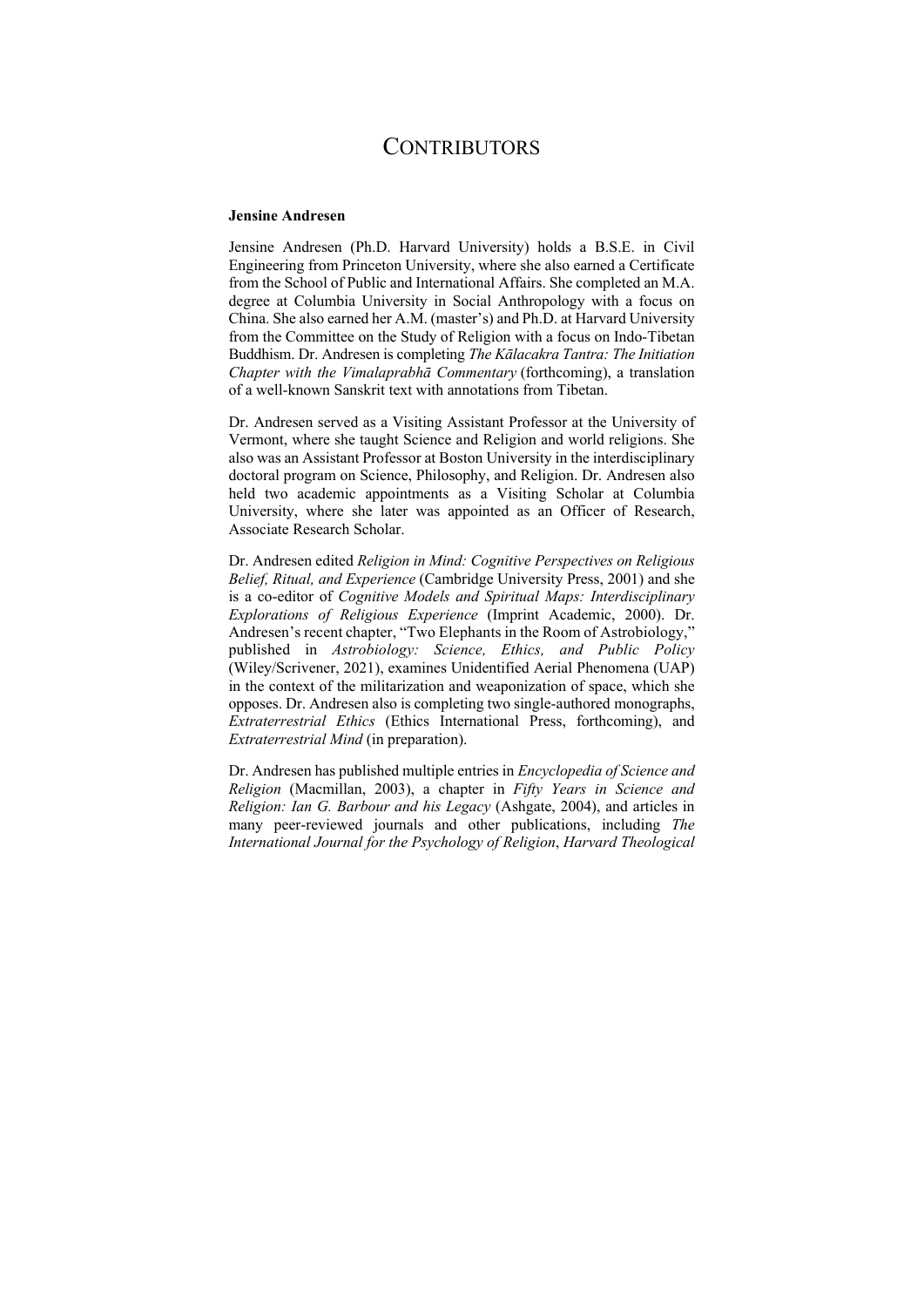*Review*, *Dreaming*, *The American Society of International Law, Proceedings of the 96<sup>th</sup> Annual Meeting, March 13-16, 2002, Washington, DC: The Legalization of International Relations/The Internationalize of Legal Relations*, *Journal of Cultural Diversity*, *Journal of Sleep Research*, *The Journal of Religion*, *Zygon: Journal of Religion and Science*, *Religion and Education*, *Isis (Supplement, Catching up with the Vision: Essays on the Occasion of the 75th Anniversary of the Founding of the History of Society Society)*, and Boston University's *Focus*. Dr. Andresen is one of the co-authors of *Report on Ecumenical Faith and Genetics Working Group*, which was written as part of work with the Episcopal Diocese of Massachusetts Faith and Genetics Working Group. She also created a sixpart videotape series, *Bioethics and Society: Scientific, Ethical, Legal, and Religious Perspectives on Genetic Technologies*.

In addition to her work in academia, Dr. Andresen has held various positions in finance, business, and government.

#### **Eamonn Ansbro**

Eamonn Ansbro (Ph.D., Open University, U.K.) is Director and Research Astronomer, Kingsland Observatory, in Ireland. Dr. Ansbro originally was a meteorological observer with the Ministry of Defense in the United Kingdom (U.K.). He later obtained his master's degree with Distinction in Astronomy from University of Western Sydney, Australia. Dr. Ansbro also holds a M.A. in Astronomy and a Ph.D. in Astronomy from the Planetary and Space Sciences Research Institute at Open University in the U.K. There, he carried out a ten-year survey of the outer solar system.

Dr. Ansbro is an elected Fellow of the Royal Astronomical Society and is the National Coordinator for Ireland in Astronomy Education for the International Astronomical Union. He is a member of the U.K. SETI [Search for Extraterrestrial Intelligence] Research Network, the European Astrobiology Network Association, and the Society of Photo Instrument Engineers. Dr. Ansbro also is an European Union COST [European Cooperation in Science & Technology] Action member for polarimetry studies in the solar system.

Dr. Ansbro currently is Director of Kingsland Observatory in Ireland and Observatorio de las Animas in Spain. At the former, he is involved in operating multisensor platforms to detect UAP, and he collaborates with Space Exploration Limited on new, experimental quantum communication methods to communicate with the extraterrestrial intelligence (ETI) behind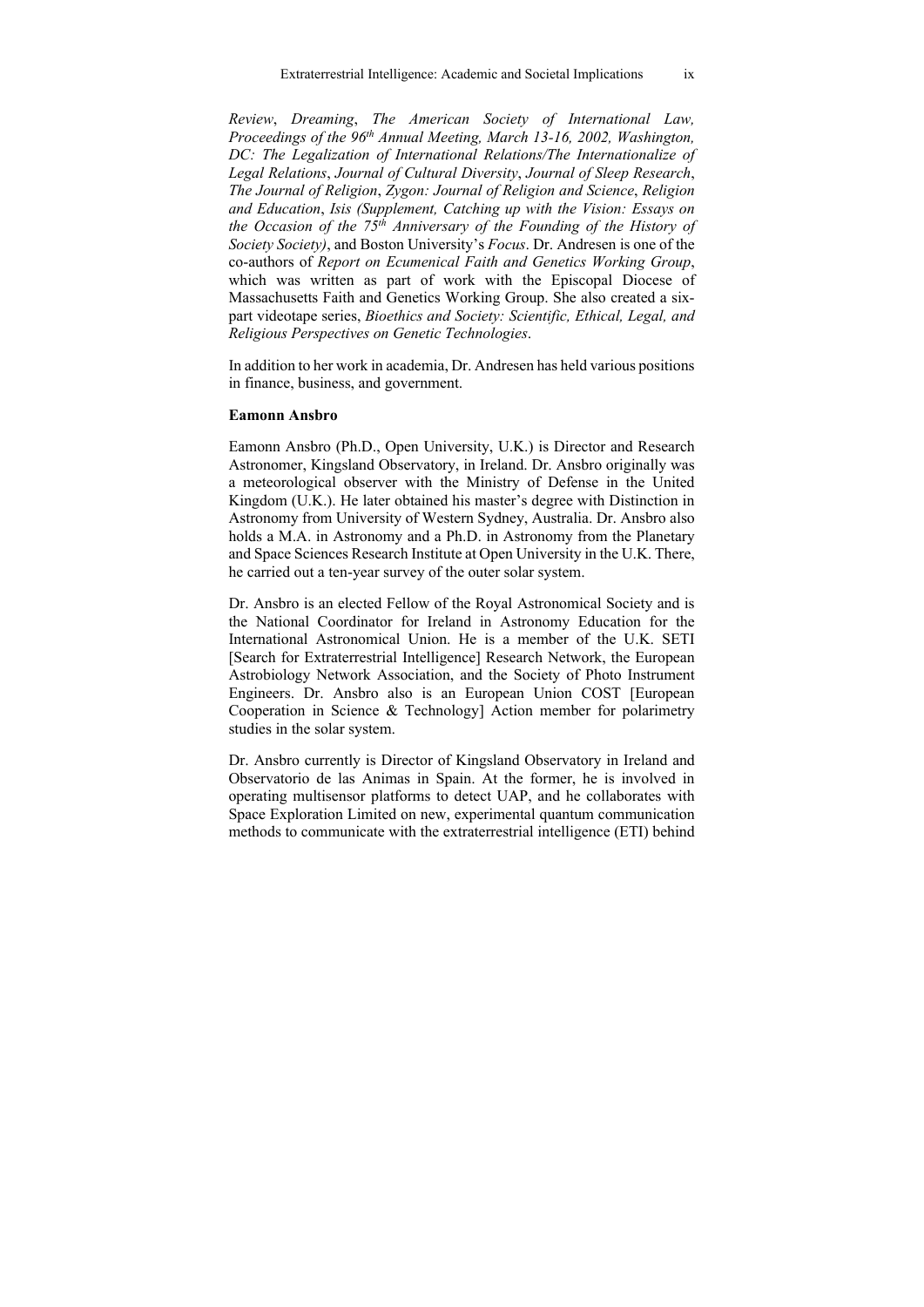UAP. Dr. Ansbro also operates a suite of robotic observatories in Spain that provide remote access to a wide range of optical telescopes and instruments for multiwavelength observations in astrophysics and astronomy. He encourages schools and universities at all levels up to the doctoral level to avail themselves of both of these facilities.

#### **Octavio A. Chon Torres**

Octavio A. Chon Torres (Ph.D., Universidad Nacional Mayor de San Marcos) holds a Doctorate in Philosophy and is Doctorate Candidate in Education and University Teaching at the Universidad Nacional Mayor de San Marcos. He also holds a master's degree in Epistemology and a graduate degree in Philosophy from the same university. He currently is a professor at the Universidad de Lima. His field of study focuses on the philosophy of astrobiology, astrobioethics, and transdisciplinarity, and he is the lead editor of *Astrobiology: Science, Ethics, and Public Policy* (Wiley/Scrivener, 2021).

Prof. Chon Torres is the president of the Asociación Peruana de Astrobiología (Peruvian Association of Astrobiology) (ASPAST), for which he carries out research and scientific dissemination activities. He also is the Director and Founder of the Stratosphere Project, a transdisciplinary research initiative in astrobiology. He has been a member of the advisory board for the White Paper *Astrobiology and Society in Europe Today* (Springer, 2018). Dr. Chon Torres also is a member of the Working Group on Astrobioethics and of the Astrobiology F3 Commission of the International Astronomical Union. Further, he has organized the IV International Congress of Astrobiology (2018), the first event of its nature held in Peru.

#### **Daniel Gross**

Daniel M. Gross (Ph.D., Technical University of Munich), now an independent scholar, graduated from ETH Zürich, Switzerland, in experimental solid-state physics. He received his Ph.D. on the production of high-density, high-temperature plasmas from the Technical University of Munich with a research grant at the Max Planck Institute for Plasma Physics for nuclear fusion research.

Dr. Gross then began working at Battelle Geneva Research Centre, first, for a few years, on a phase transition system for infrared viewing; during the next twenty years, he led and oversaw a wide range of applied physics projects in the fields of optoelectronics, microtechnology, and artificial intelligence, most of them supported by large industrial groups in Europe and elsewhere. This work led to over 20 patent applications/patents.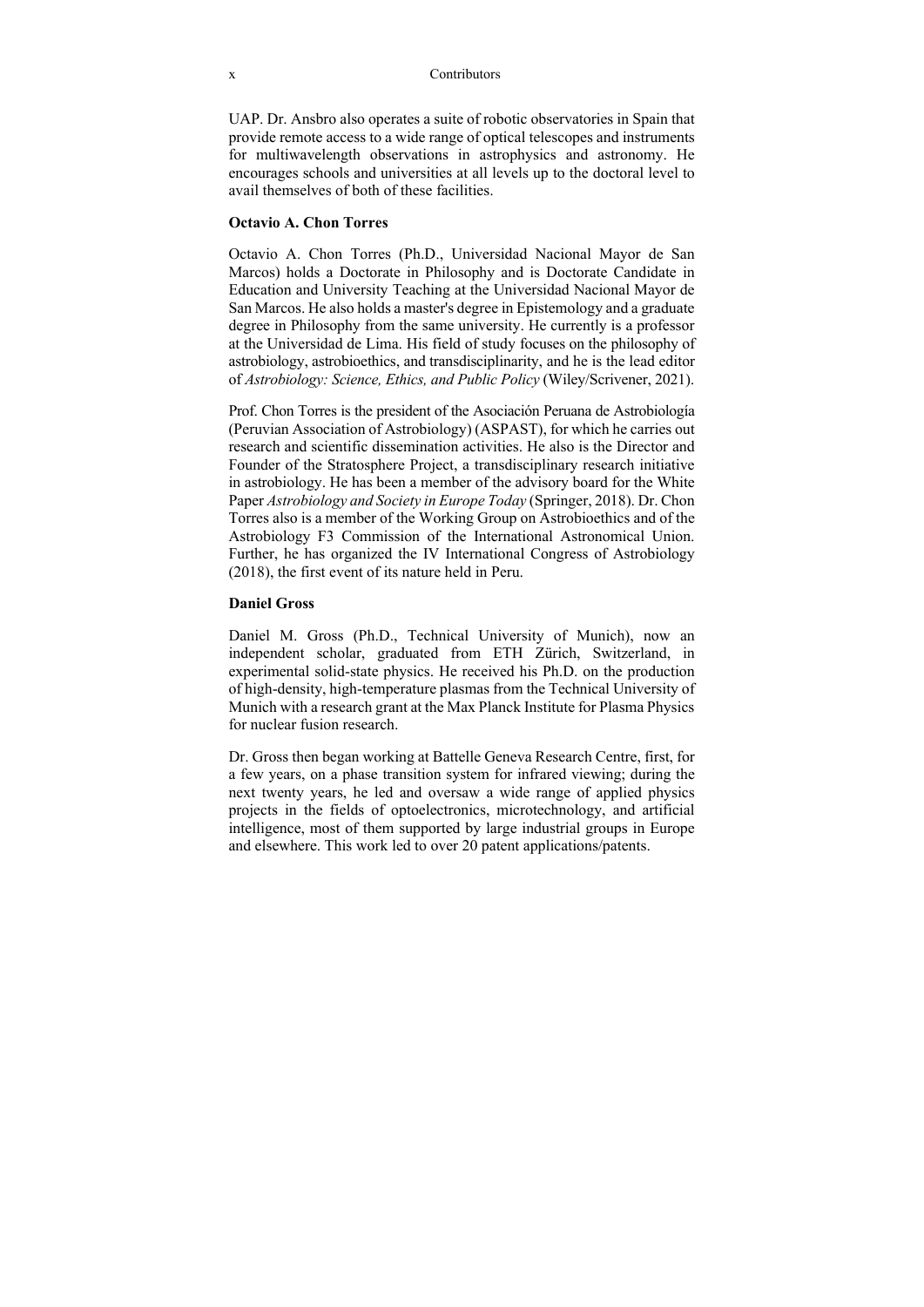Dr. Gross later became Research Director at Valeo, a global automotive supplier headquartered in Paris, where he evaluated and restructured major parts of their research and development (R&D) activities. Back in Switzerland, he took up a position in a newly formed R&D team of the Swatch Group aimed at developing the ultra-compact two-seater "Smart" car. He subsequently established himself in Neuchatel, Switzerland, as an independent R&D consultant, proposing projects partly based on patent applications of his own.

Over the past fifteen years, Dr. Gross has studied reports of Unidentified Aerial Phenomena (UAP) observed all over the world. In 2013, he wrote a journal article that offers a causal explanation for these enigmatic phenomena, "Unidentified Aerial Phenomena (UAP): A New Hypothesis toward Their Explanation," *Journal of Scientific Exploration* 27, no.3: 415- 53. As a young researcher, his interest for what was scientifically known but technically yet to be unexploited led him to become a physicist, inventor, and industrial research manager. Now, he is attracted by scientific border fields where the line between knowledge and belief is blurred.

#### **Chris Impey**

Chris Impey (Ph.D., University of Edinburgh) is a University Distinguished Professor at the University of Arizona. For seventeen years he was Deputy Head of the Astronomy Department, and for four years he was Associate Dean of the College of Science. He has 220 refereed publications and eighty conference proceedings in astronomy, and one hundred publications on educational topics. His work has been supported by \$20 million in grants from the National Aeronautics and Space Administration (NASA) and the National Science Foundation (NSF). As a professor, he has won eleven teaching awards. He has mentored thirty graduate students and 240 undergraduates. Prof. Impey is a past Vice President of the American Astronomical Society. He has also been an NSF Distinguished Teaching Scholar, a Phi Beta Kappa Visiting Scholar, and Carnegie Council on Teaching's Arizona Professor of the Year. He was a co-chair of the Education and Public Outreach Study Group for the 2010 Decadal Survey of the National Academy of Sciences. In 2009, he was elected Fellow of the American Association for the Advancement of Science, and in 2014 he was the first astronomer named a Howard Hughes Medical Institute Professor.

Prof. Impey aims to convey the excitement of astronomy in as many ways as possible to a large public audience. He gives twenty public talks a year, to audiences as large as 5000 and as varied as NASA engineers, first graders,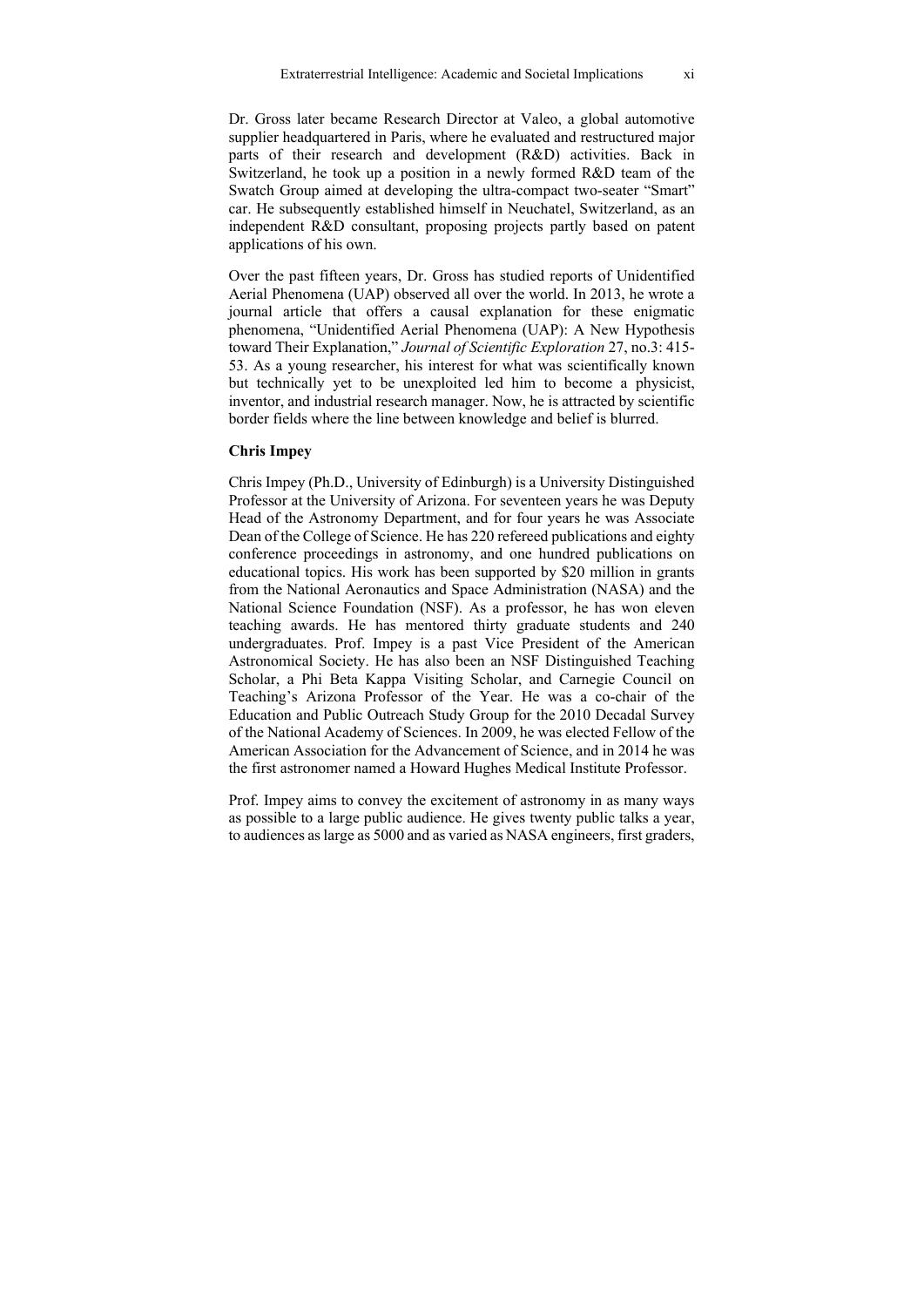and judges of the Ninth Circuit Court. For a decade, he has traveled to India to teach Buddhist monks in a program started by the Dalai Lama. He designed and led four tours for donors and alumni exploring landmarks of science and culture: "Visiting Galileo's Italy;" "Exploring Chile: Earth and Sky;" "Britain in a Golden Age of Science;" and "Origins of Humankind and Astronomy." He has written over forty popular articles on cosmology and astrobiology and co-authored two introductory textbooks.

Prof. Impey's "Teach Astronomy" web site has had over two million unique visitors, and his YouTube lectures and videos have over three million views. He has surveyed over 22,000 college students and members of the public on their science literacy and attitudes towards science. Over 310,000 adults from 165 countries have enrolled in his four Massive Open Online Classes (MOOCs), watching over three million minutes of video lectures since 2013.

In addition to editing eleven books, Prof. Impey has authored nine trade science books: *The Living Cosmos* (Random House, 2007), *How It Ends* (W.W. Norton, 2010), *How It Began* (W.W. Norton, 2012), *Talking About Life* (Cambridge, 2010), *Dreams of Other Worlds* (Princeton, 2013), *Humble Before the Void* (Templeton, 2014), *Beyond* (W.W. Norton, 2015), *Einstein's Monsters* (W.W. Norton, 2018), and the upcoming *Worlds Without End* (MIT, 2022). He has written one novel, *Shadow World* (Dark Skies Press, 2013).

#### **Olena Kalantarova**

Olena Kalantarova (Ph.D. candidate, H.Skovoroda Institute of Philosophy) is Researcher adjunct at the Philosophy Institute, Ukrainian Academy of Sciences (Kyiv), where she is majoring in the history of philosophy and Buddhist Studies. She holds a master's degree in Applied Mathematics from Taras Shevchenko National University of Kyiv, Ukraine, where she did specific research on the pattern recognition problems in diagnostic methods of medical cybernetics. She is the founder and leader of the research and education non-governmental project called the Buddhological Laboratory of Ukraine (BUDLAB); a member of the Association for the Study of Esotericism and Mysticism, Russia (ASEM), and international and nongovernment organization; and a member of the Workshop for the Academic Study of Religions, Ukraine (WASR), a public organization. Ms. Kalantarova has publications in academic journals *Наукма: Наукові Записки* (2016- 2019), *Мультиверсум* (2019), *Філософська Думка* (2021), and *Східний Світ* (2021). She graduated at The Highest School of Philosophy under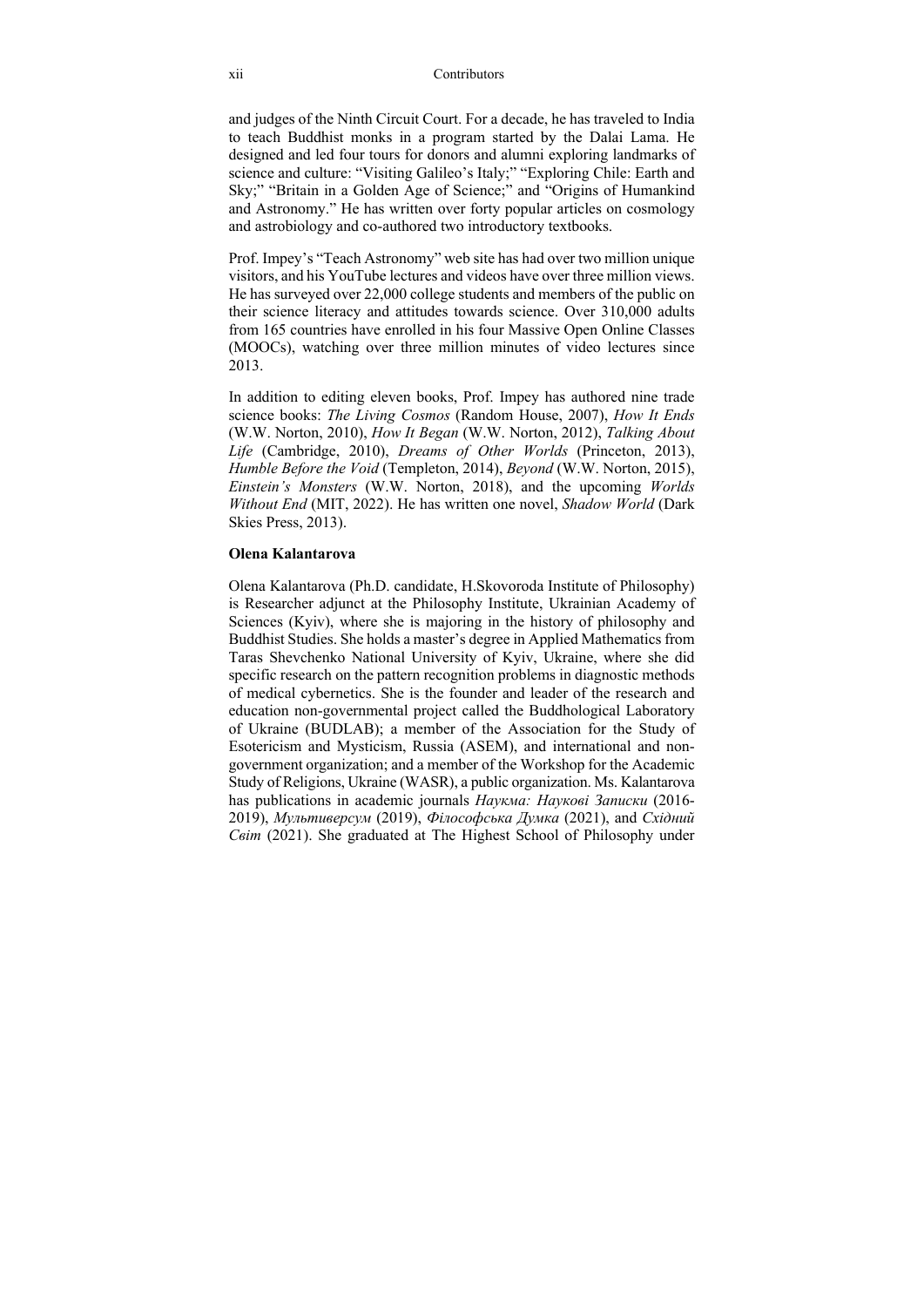H.Skovoroda Institute of Philosophy (National Academy of Sciences) Ukraine, Kyiv (2018-2019). She also was educated on the history of philosophy by the Ph.D.-internships program at H.Skovoroda Institute of Philosophy, Ukraine, where her specific research was on Tibetan Buddhism, Sanskrit, and Classical Tibetan. There, she completed thesis research on *The Concept of Time in Buddhist Philosophy by the Example of the Traditions of Kālacakra* (2017-2021). Ms. Kalantarova also graduated from "Современная философия сознания" ("The Course on Modern Philosophy of Mind") at M.V. Lomonosov Moscow State University, Russia (2021), and she participated in a two-year educational program in psychology from Moscow Gestalt Institute, Russia. She also conducted educational and training programs on mathematics and computer science in the Kadamzhai High School No. 17 in Kyrgyzstan.

In addition to her academic work, Ms. Kalantarova conducted independent comparative studies on the ancient sciences of Eastern Europe and Central and Southeast Asia (in particular, Hellenic, Indian, Persian, and Tibetan astrology and Indian and Tibetan yoga). For the last ten years, she has organized expeditions to India, Nepal, and Tibet and conducted field research in Religious Studies on the traditions of the Shaivas, Naths, Bon, and Tibetan Buddhists. She also has participated in the Spiritual Festival Kumbha Mela in Allahabad, India (2013) and in the teachings of the Tenzin Gyatso, the Fourteenth Dalai Lama, in Leh, India (2014) and Riga, Latvia (2016 and 2018).

Ms. Kalantarova is the author of webinars, full-time seminars, interactive seminars, and training programs aimed at improving the skills of students in the field of Tibetan history, philosophy, and psychology. She specifically focuses on the theory and practice of Buddhist Science, which includes the history of the Tibetan tradition of natural philosophy, cosmology, the science of stars, and the metaphysics of time. She has more than twenty years of experience in interdisciplinary studies of astronomical-astrological traditions within the framework of the comparative method of science.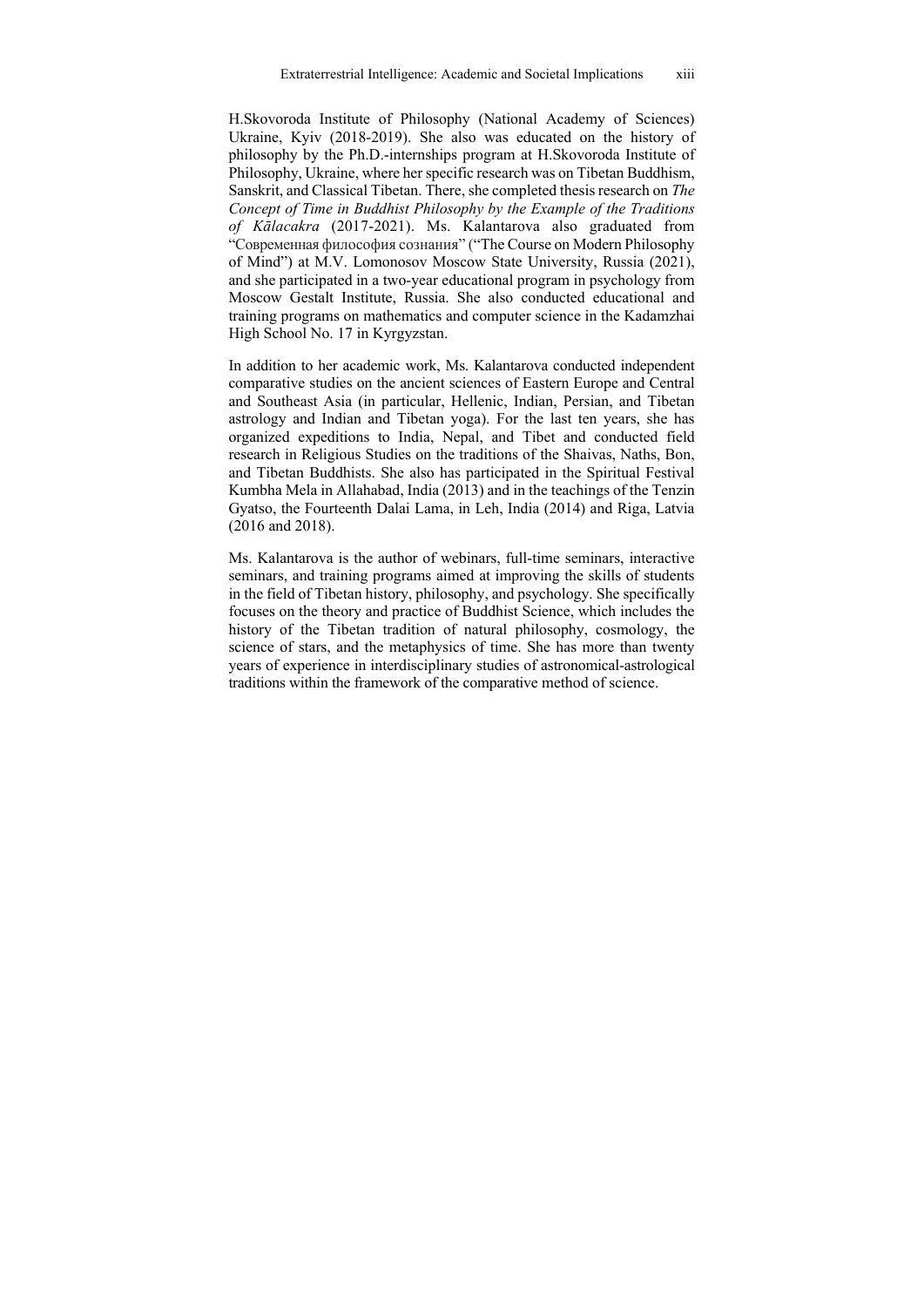#### **Hakan Kayal**

Hakan Kayal (Dr.-Ing., Technical University of Berlin) is a Professor for Space Technologies and the Chair, Informatics VIII, at the Julius-Maximilians-University Würzburg (JMU), Germany. His main research areas are in the design, construction, and operation of space systems, especially in the area of higher spacecraft autonomy and small satellites for exploration. He also is active in the search for extraterrestrial intelligences (SETI) and conducts research on Unidentified Aerial phenomena (UAP). After his study of aeronautics and astronautics at the Technical University of Berlin (TUB), Prof. Kayal conducted his first experiment with the operation of spacecraft at the satellite control center of the Turkish geostationary commercial communications satellite TÜRKSAT 1B in Ankara, Turkey. He then contributed to the international success of the Bi-Spectral Infra-red (BIRD) satellite, which is the first developed satellite of the German Aerospace Center (DLR) launched in 2001. Prof. Kayal was involved in many aspects of the development of the BIRD satellite, was responsible for operations within the developer team, and, later, was the deputy project leader. BIRD demonstrated new infrared sensor technologies in detection and observation of high temperature events such as forest fires onboard of a small satellite.

At TUB, Prof. Kayal was then the project leader of TUB's first pico satellite until 2008. It was launched in 2009 to demonstrate miniaturized reaction wheel technologies in the field of attitude determination and control. After that, he became a professor at JMU where he was responsible for the first nanosatellite, a 3U-Cubesat, which was developed and operated in low Earth orbit (LEO) in 2019. The successor, a 6U-Cubesat, is currently under development. The main objective is to demonstrate the autonomous onboard training and use of miniaturized artificial intelligence technologies in space for detection, classification, and observation of features on Earth. One of the secondary objectives is the detection and recording of transient luminous events such as meteors or lightning. Prof. Kayal also passes on his extensive experience in space technology to employees of relevant authorities, companies, and others in the form of annual courses. He has contributed to research on UAP for several years by developing and operating earthbound intelligent sensor systems, including a detection system in Hessdalen, Norway. His students also take part in this research. Prof. Kayal also has given seminars and interviews in Germany about UAP. He has been operating a telescope for the detection of bright Transient Lunar Phenomena (TLP) on the Moon since 2018 using algorithms and software developed by his team.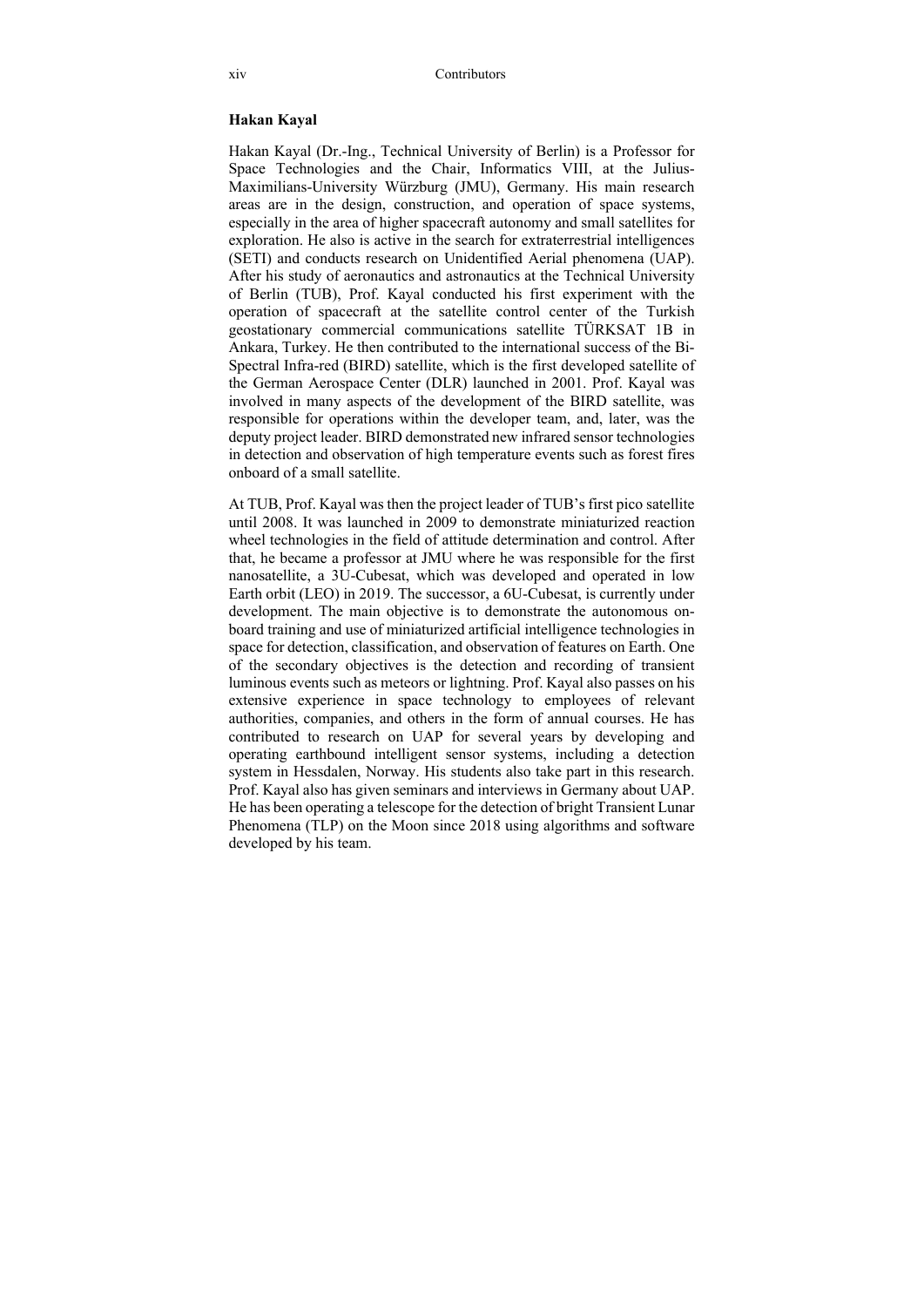### **Abraham ("Avi") Loeb**

Abraham ("Avi") Loeb (Ph.D., Hebrew University of Jerusalem) is the Frank B. Baird Jr. Professor of Science in the Department of Astronomy at Harvard University and holds the Sackler Senior Professorship by Special Appointment at Tel Aviv University. He is an elected fellow of the American Academy of Arts & Sciences, the American Physical Society, and the International Academy of Astronautics and former Chair of the Board on Physics and Astronomy of the National Academies. Prof. Loeb also is a former member of the President's Council of Advisors on Science and Technology (PCAST) at the White House.

At Harvard, Prof. Loeb serves on the President's Task Force of Diversity and Belonging, the Faculty of Arts and Sciences Dean's Faculty Resources Committee, and the Provost's Allston Academic Planning Committee. Prof. Loeb also is founding director of Harvard University's Black Hole Initiative, Director of the Institute for Theory and Computation (ITC) at the Harvard-Smithsonian Center for Astrophysics, and the longest-serving chair of the Astronomy Department at Harvard University (2011-2020). Prof. Loeb chairs the Advisory Committee for the Breakthrough Starshot Initiative and serves as the Science Theory Director for all Initiatives of the Breakthrough Prize Foundation.

Prof. Loeb has published six books and over 850 papers with h-index above 116. He is the bestselling author of *Extraterrestrial: The First Sign of Intelligent Life Beyond Earth* (Houghton Mifflin Harcourt, 2021) and coauthor of *Life in the Cosmos: From Biosignatures to Technosignatures* (Harvard University Press, 2021). Previously, he wrote *First Light in the Universe*, Saas-Fee Advanced Course 36, for the Swiss Society for Astrophysics and Astronomy (Springer Berlin Heidelberg, 2008) and *How Did the First Stars and Galaxies Form?*, which is presented in the Princeton Frontiers in Physics series (Princeton University Press, 2010), and he is coauthor of *The First Galaxies in the Universe*, which is presented by the Princeton Series in Astrophysics, 21 (Princeton University Press, 2013). He also is the author in Hebrew of מהכוכב הראשון עד לאחרית הימים : מח השמים) *Meha-kokhav ha-rishon 'ad le aḥarit ha-yamin*, which rendered into English is *From the First Start to Milkomeda*, Hierarchical, 2015). An advocate for science outreach to the public, Prof. Loeb is a frequent contributor to *Scientific American* and other publications. In 2012, Time Magazine selected Prof. Loeb as one of the twenty-five most influential people in the study of space, and in 2020 Loeb was selected among the fourteen most inspiring Israelies of the last decade.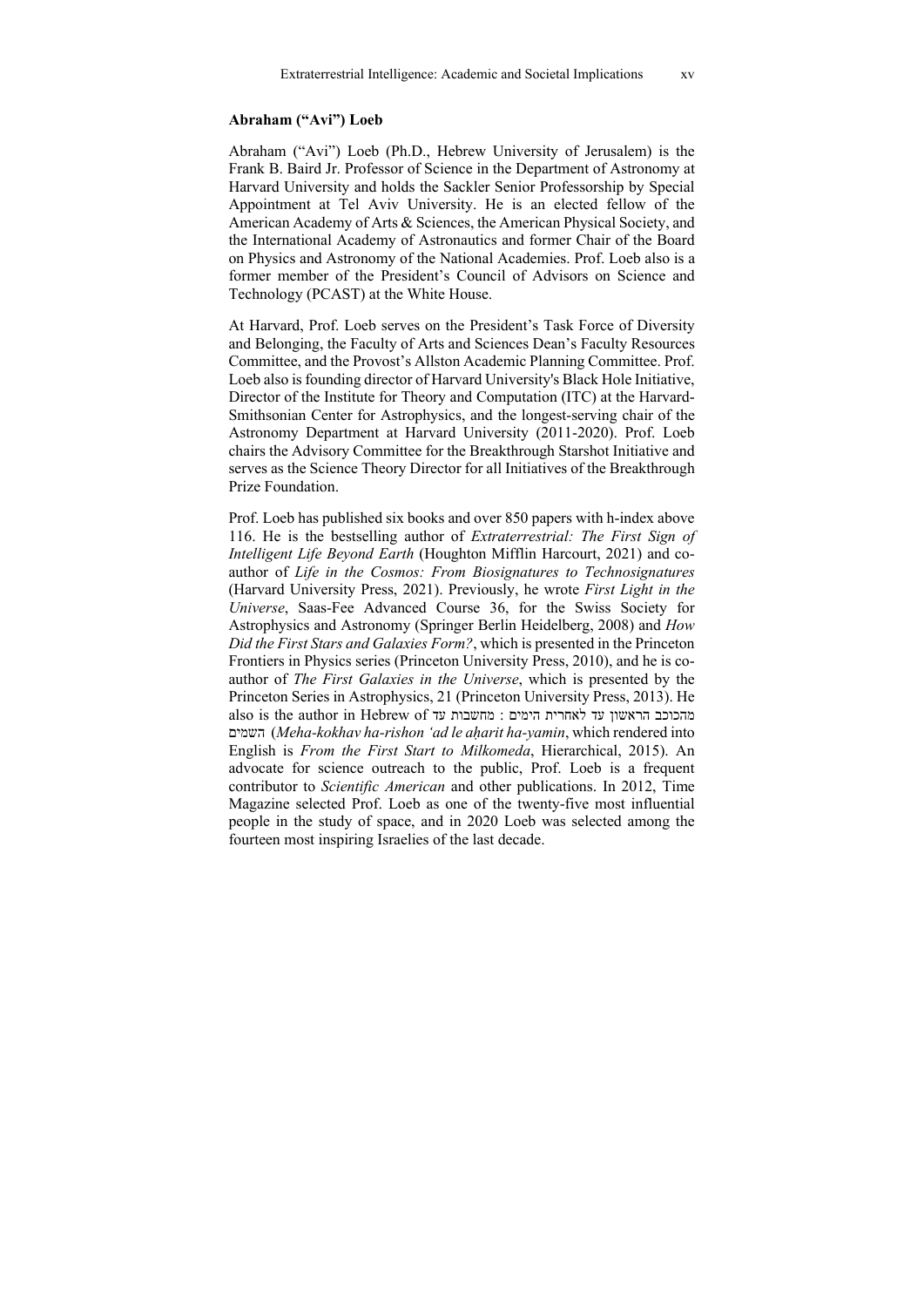### **Glen Messer**

Glen Messer, (Th.D., Boston University), is an Historian and Theologian of Wesleyan Methodist Traditions. He holds a Bachelor of Fine Arts from Eastern Michigan University, a Master of Divinity from Boston University, and a doctorate in the History of Christianity with emphasis on the history of Methodism and Pietism in the North Atlantic Basin, also from Boston University. His historical research centers around the relationships between religion and politics in late  $18<sup>th</sup>$  and early  $19<sup>th</sup>$  century America and the antislavery struggle during that time.

Dr. Messer is a passionate teacher. Whether teaching in a graduate school or teaching and tutoring students online, he is intrigued by how people learn and teach. He constantly experiments with pedagogy and aims to help people equip themselves for lifelong pursuits of learning and creative expression. He was Visiting Assistant Professor at Boston University where he taught History of Christianity of the Modern Period and Methodist Studies courses. At Yale Divinity School he taught Methodist Studies courses. He has also taught other short courses and online courses on a variety of subjects including literature and writing, and drawing and painting.

For half a dozen years, Dr. Messer served as an executive staff officer at the ecumenical and interfaith agency of The United Methodist Church, which during that time was located in Manhattan's Upper West Side. There, he worked as both a historian and theologian, was responsible for all denominational ecumenical dialogues with other Christian traditions, and also worked on interfaith relations. Representing The United Methodist Church, Dr. Messer served as a Commissioner on the Faith and Order Commission of the National Council of Churches of Christ in the USA. He also served for a time as a staff representative on the Interfaith Relations Commission of the same institution. As part of his work with the ecumenical agency, he authored *Perfecting Unity* (The Council of Bishops, 2016), which explores questions relating to Christian unity.

### **Ronald Nakasone**

Ronald Y Nakasone (Ph.D., University of Wisconsin-Madison) is a proponent of the age-old East Asian literati tradition that encourages self-cultivation, self-transformation, and self-realization by means of scholarship, community involvement, and the arts. Professor Nakasone is a member of the Core Doctoral Faculty at the Graduate Theological Union (GTU) in Berkeley,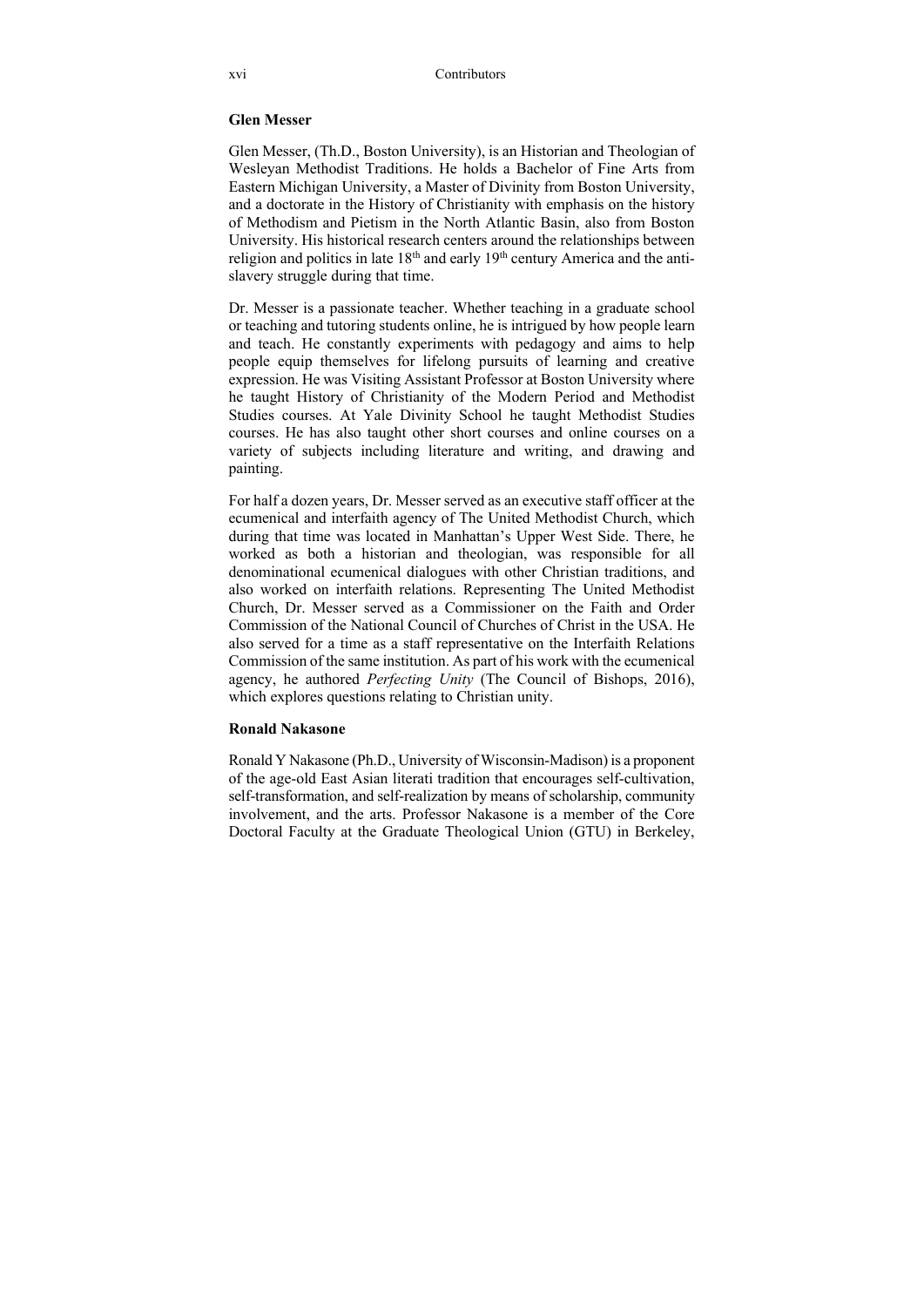California. He was a faculty-consultant of Stanford University Geriatric Education Center for more than twenty years.

At the GTU, Prof. Nakasone offers courses on Buddhist doctrine and aesthetics and advises students. He served as the convener of the Cultural and Historical Studies and the Art and Religion Areas. At Stanford University, he plied his knowledge of Buddhism and East Asian culture and his experience as a Buddhist priest to research, write articles, and offer lectures and workshops to medical professionals, religious leaders, social workers, frontline caregivers, families, and volunteers on best practices to care for underserved older adults.

Prof. Nakasone has published four books and over 150 papers on Buddhist doctrine, ethics, and aesthetics, Spirituality and Aging, and Ryūkyūan (Okinawan) Studies. He is the author of *Mapping the Pathways of Huayen Buddhist Thinking: Its Origins, Unfolding, and Relevance* (Peter Lang, 2022). His first book, *Ethics of Enlightenment* (Dharma Cloud Publishers, 1990), reflects on the experience of Pure Land Buddhist thought and its living reality for its devotees. He edited *Okinawan Diaspora* (University of Hawai`i Press, 2002), a collection of chapters on the Okinawan immigrant experience in Hawai`i, Philippines, Peru, Japan, and the U.S. He also edited *The Transforming Spiritual Landscape: Buddhist-Christian Dialogue* (Dharma Cloud Publishers, 2005), which consists of reflections on interreligious dialogue in Thailand. He co-edited the two-volume *Asian Religious Cultures* (ABC-CLIO, 2015), a compendium of the Asian religious experience in America. He has written major articles on Buddhist views on bioethics for *Encyclopedia of Bioethics* (Macmillan, 1995) and *Encyclopedia of Ethical, Legal & Policy Issues in Biotechnology* (Wiley, 2000).is Students and colleagues contributed essays to *Memory and Imagination, Essays and Explorations in Buddhist Thought and Culture* (Nagata, 2010), a festschrift commemorating his completion of one life cycle according to the Chinese zodiac.

Rev. Nakasone regularly preaches to Buddhist devotees and conducts services at Okinawan community events.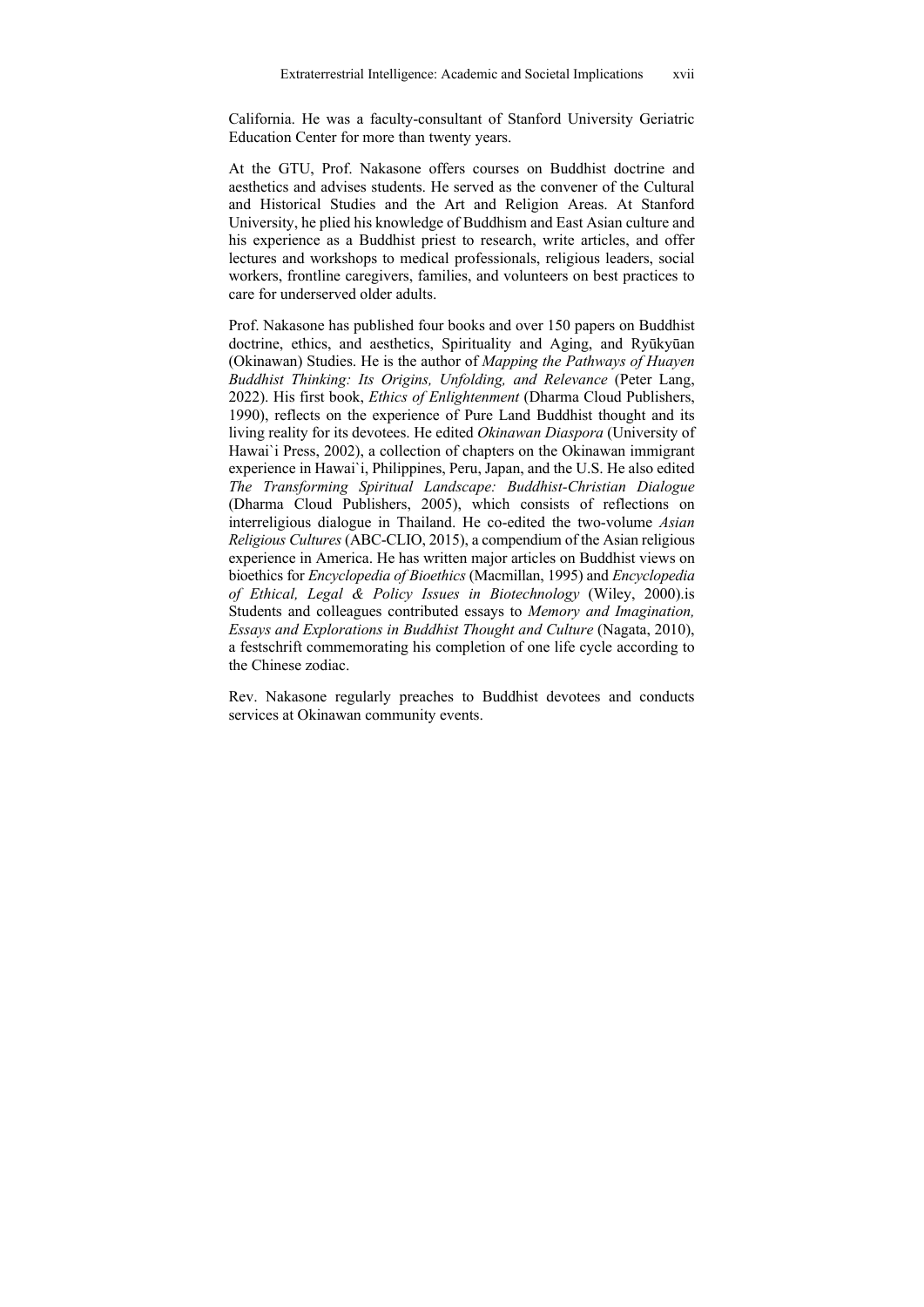#### **Andrew Newberg**

Andrew Newberg, (M.D., University of Pennsylvania), is Professor, Department of Integrative Medicine and Nutritional Sciences; Professor, Department of Radiology; and Research Director, Marcus Institute of Integrative Health, Thomas Jefferson University and Hospital. He is Board Certified in Internal Medicine and Nuclear Medicine. He has actively pursued a number of neuroimaging research projects which have included the study of aging and dementia, epilepsy, and other neurological and psychiatric disorders. Prof. Newberg has been particularly involved in the study of mystical and religious experiences, a field referred to as "neurotheology." He also has studied the more general mind/body relationship in both the clinical and research aspects of his career including pursuing research to understand the physiological correlates of acupuncture therapy, meditation, and other types of alternative therapies. He has published over 250 peer reviewed articles and chapters on brain function, brain imaging, and the study of religious and mystical experiences. He has published twelve books which have been translated into seventeen different languages. He was listed as one of the 30 Most Influential Neuroscientists Alive Today by the Online Psychology Degree Guide.

Prof. Newberg is the co-author of the bestselling books, *How God Changes Your Brain* (Ballantine, 2009) and *Why God Won't Go Away: Brain Science and the Biology of Belief* (Ballantine, 2001). He is also a co-author of *How Enlightenment Changes Your Brain: The New Science of Transformation* (Avery, 2016); *Words Can Change Your Brain* (Hudson Street Press, 2012); *Born to Believe: God, Science, and the Origin of Ordinary and Extraordinary Beliefs* (Free Press, 2006); and *The Rabbi's Brain: Mystics, Moderns, and the Science of Jewish Thinking* (Turner, 2018). He also is the author of several academic books including *Neurotheology: How Science Can Enlighten Us About Spirituality* (Columbia University Press, 2018) and *Principles of Neurotheology* (Ashgate, 2010), and he is co-author of *The Mystical Mind: Probing the Biology of Belief* (Fortress Press, 1999). The latter book received the 2000 award for Outstanding Books in Theology and the Natural Sciences presented by the Center for Theology and the Natural Sciences. Prof. Newberg also produced a video program consisting of twenty-four lectures entitled "The Spiritual Brain" for The Teaching Company. He has presented his work at scientific and religious meetings throughout the world and has appeared on the news and on numerous television programs.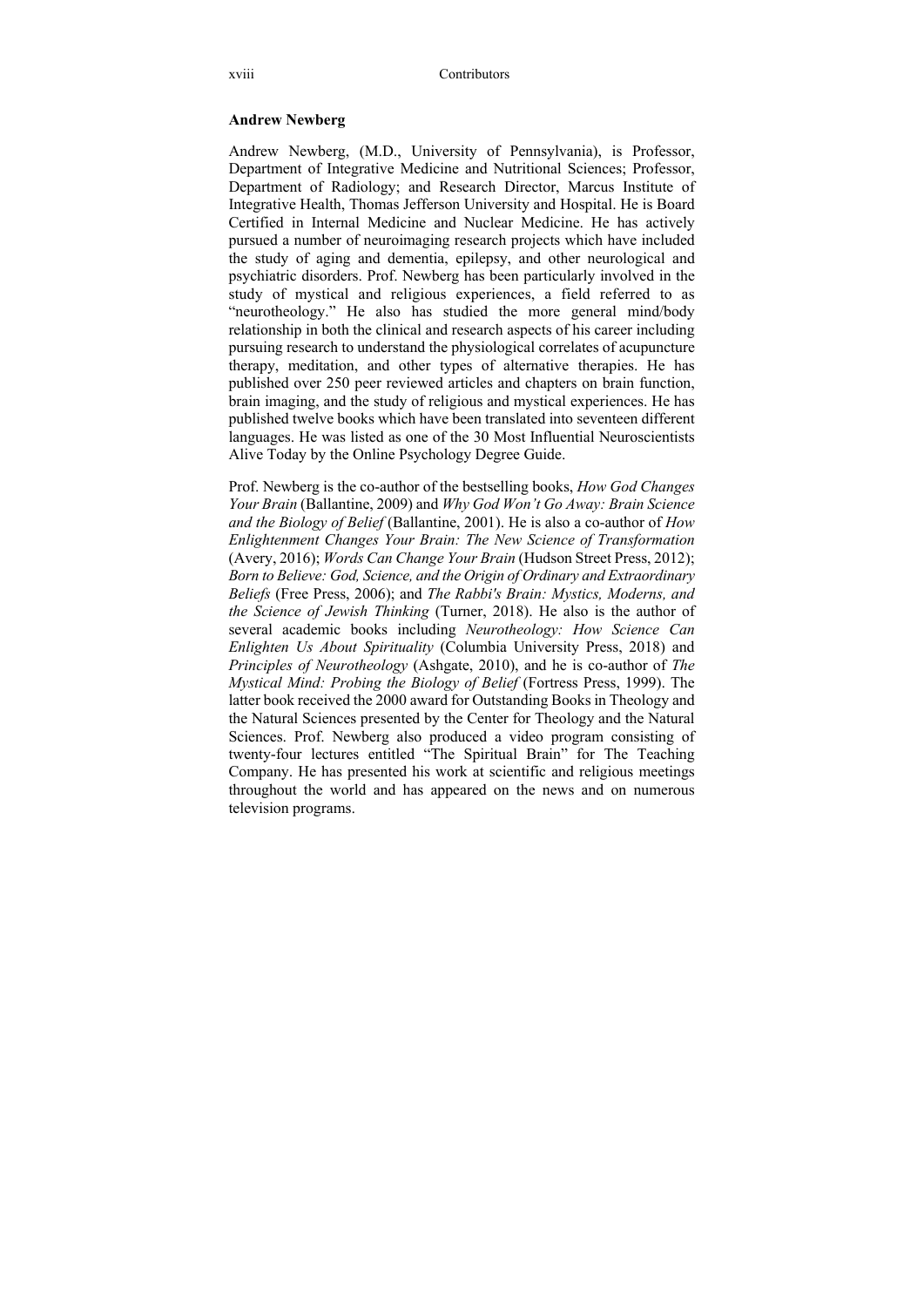Prof. Newberg has appeared in three movies, *What the Bleep Do We Know?*, *Religulous*, and *Awake: The Life of Yogananda*. His work has been featured in a number of major media articles including in *Newsweek*, *Time Magazine*, *National Geographic*, *Discover*, *The New York Times*, *O Magazine*, *Los Angeles Times*, *London Observer*, *Philadelphia Inquirer*, and *Reader's Digest*.

### **Ted Peters**

Ted Peters, (Ph.D., University of Chicago), is an emeritus professor at the Graduate Theological Union (GTU), where he co-edits the journal, *Theology and Science* on behalf of the Center for Theology and the Natural Sciences (CTNS) in Berkeley, California. At CTNS, he directs discussion at the intersection of science, religion, and ethics.

Prof. Peters co-edited *Astrotheology: Science and Theology Meet Extraterrestrial Intelligence* (2018) and *Astrobiology: Science, Ethics, and Public Policy* (Wiley/Scrivener, 2021). He also is author of *UFOs: God's Chariots? Spirituality, Ancient Aliens, and Religious Yearnings in the Age of Extraterrestrials* (Career Press New Page Books, 2014).

Prof. Peters earned M.A. and Ph.D. degrees at the University of Chicago and an M.Div. at Trinity Lutheran Seminary. For four decades, Prof. Peters taught systematic theology as Distinguished Research Professor of Systematic Theology and Ethics at Pacific Lutheran Theological Seminary while also teaching at the GTU. Prof. Peters is the author or co-author of 330 peer reviewed scholarly articles and twenty books, and he is editor or co-editor of fourteen collections of essays. His work emphasizes 'Public Theology' and employs the method of theology of culture.

Prof. Peters served as Principal Investigator (PI) on a U.S. National Institutes of Health (NIH) grant to study the "Theological and Ethical Implications of the Human Genome Initiative." Subsequently, he served on the Ethics Advisory Board of the Geron Corporation and then on the Standards Working Group of the California Institute for Regenerative Medicine.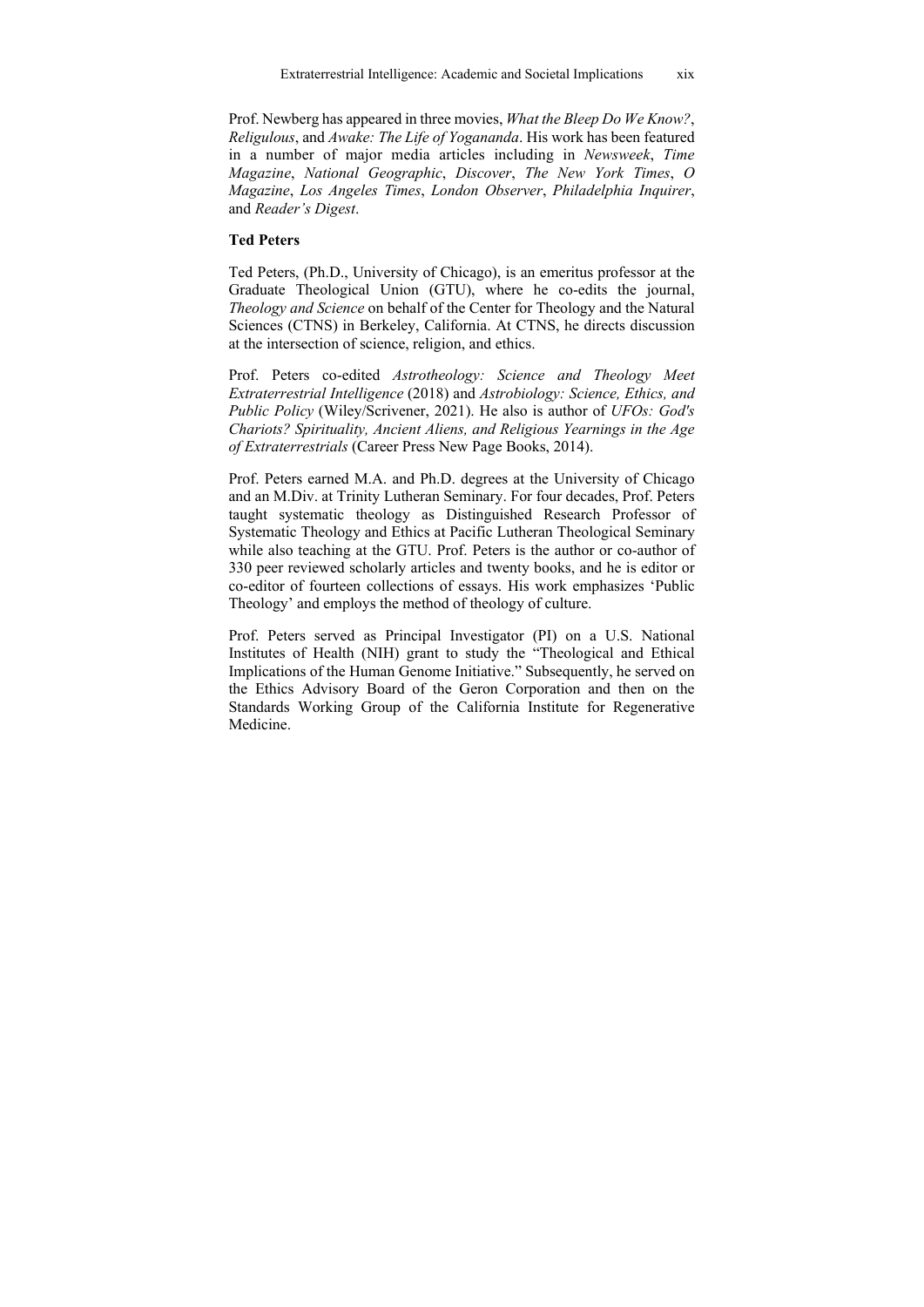### **Carl Peterson**

Carl Peterson (Ph.D., Ohio University), did his postdoc at The Ohio State University and served as a Lecturer during two of his three years there teaching chemistry for science students. He also worked as a Consultant at Battelle Memorial Institute providing mathematical services for special projects during his last year at Ohio State.

Afterwards, Dr. Peterson went to Ohio Wesleyan University as a Visiting Professor of Chemistry and as an Adjunct Professor of Physics. Over a seventeen year period there, he periodically taught a number of courses, such as quantum chemistry and quantum physics. After four years at Ohio Wesleyan, Dr. Peterson's stay was interrupted with a two-year stint in governmental work for the Ohio Environmental Protection Agency in Columbus, Ohio and a three-year foray into industry at Owens Corning Fiberglass Corporation in Toledo, Ohio. Upon returning to Ohio Wesleyan University as an Adjunct Professor of Physics for thirteen more years, Dr. Peterson taught quantum physics, calculus, and electricity and magnetism. He also supervised independent study and honors students. Dr. Peterson remained at Ohio Wesleyan University as an Adjunct while obtaining a position as a Visiting Professor of Chemistry at the University of Cincinnati teaching chemistry for science majors and another position at Columbus State Community College, in Columbus, Ohio teaching physics. Dr. Peterson also was a full-time Associate Professor at Columbus State University for three years. He has published on the electronic structure of polyatomic molecules.

After working in academia, Dr. Peterson became an entrepreneur with more than 250 employees. At that time, he decided to become an independent scholar with the primary purpose of breaking the hegemony of the Copenhagen interpretation of quantum mechanics and advocating instead for David Bohm's ontological interpretation of quantum mechanics.

### **Michael J. Reiss**

Michael J. Reiss (Ph.D., University of Cambridge) is Professor of Science Education at UCL (University College London) Institute of Education, Visiting Professor at the Royal Veterinary College, Honorary Fellow of the British Science Association and of the College of Teachers, a Fellow of the Academy of Social Sciences, and a Priest in the Church of England. He is President of the International Society for Science and Religion (ISSR) and of the International Association for Science and Religion in Schools, a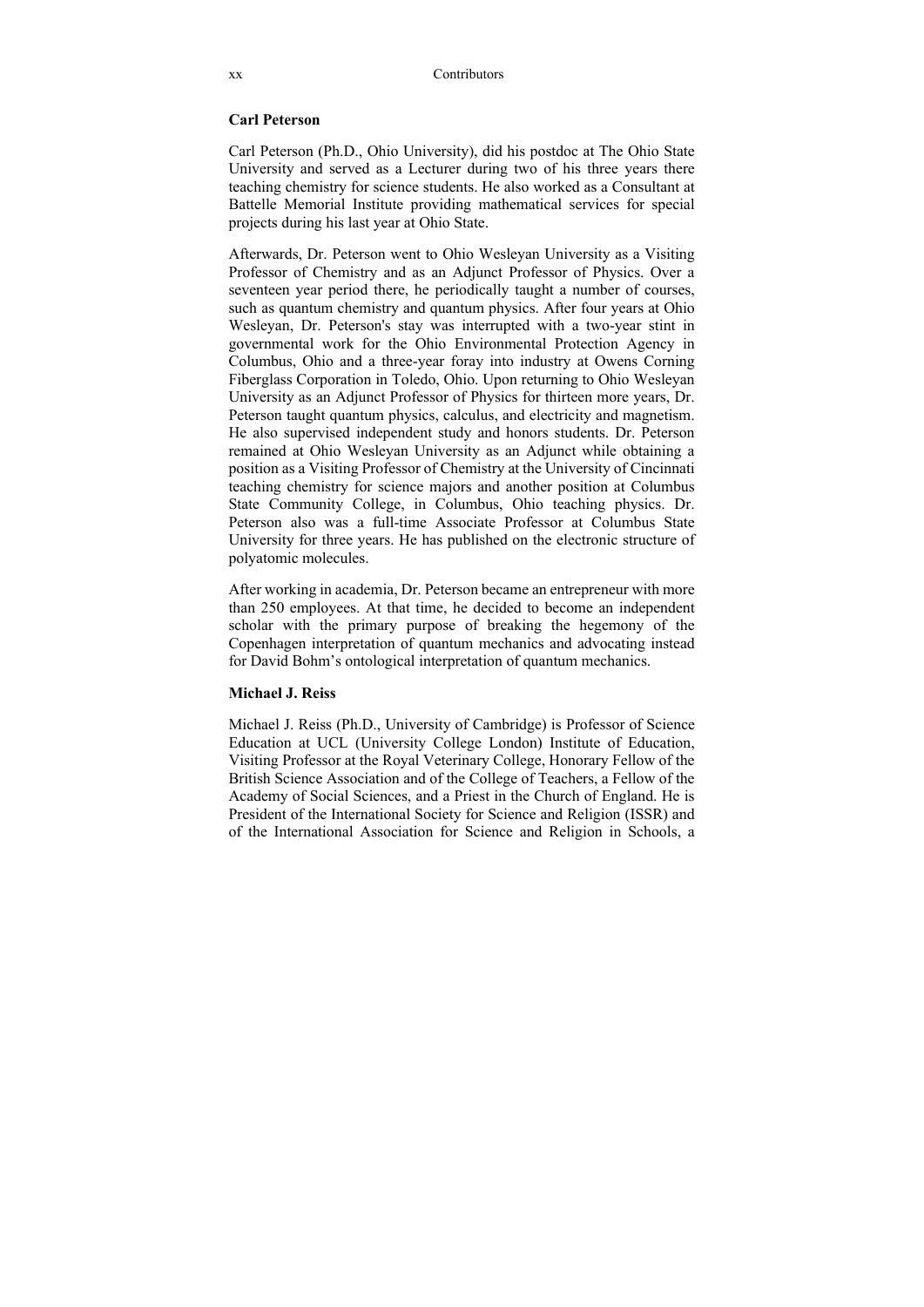member of the Nuffield Council on Bioethics, and the former Director of Education at the Royal Society.

Prof. Reiss went to university intending to become a theoretical physicist but soon switched to biology. He did his Ph.D. and postdoc in evolutionary biology and population genetics, then trained to be a teacher and taught in schools for five years. He then returned to higher education where he worked in initial teacher education at primary and secondary levels for twelve years before moving to UCL, where most of his teaching is now with doctoral students and where he undertakes research in science education, sex education, and bioethics.

Prof. Reiss is author of *Understanding Science Lessons: Five Years of Science Teaching* (Open University Press, 2000) and *Science Education for a Pluralist Society* (Open University Press, 1993), and he is co-author of *Human Flourishing: Scientific Insight and Spiritual Wisdom in Uncertain Times* (Oxford University Press, 2021), *Cognitive and Metacognitive Problem-Solving Strategies in Post-16 Physics* (Springer, 2019), *Islam and Health Policies Related to HIV Prevention in Malaysia* (Springer, 2018); *An Aims-based Curriculum: The significance of human flourishing for schools* (IOE Press, 2013), *Values in Sex Education: From Principles to Practice* (RoutledgeFalmer, 2003), and *Improving Nature? The Science and Ethics of Genetic Engineering* (Cambridge University Press. 1996).

### **Konrad Szocik**

Konrad Szocik, (Ph.D., Jagiellonian University, Faculty of Philosophy, Poland), is an Assistant Professor in the Department of Social Sciences, University of Information Technology and Management in Rzeszow, Poland, where he also is a member of the Research Ethics Committee. He also is the Rector's plenipotentiary for the prevention of bullying, discrimination, and violence. In the academic year 2021-2022, Prof. Szocik is a Visiting Scholar at the Interdisciplinary Center for Bioethics at Yale University.

Prof. Szocik is an editor for the journal *Studia Humana* published by De Gruyter. He also is the author of two monographs in Polish, a co-author of *Revising Cognitive and Evolutionary Science of Religion. Religion as an Adaptation* (Springer, 2021), editor of two books published in Springer's Space and Society series, *The Human Factor in a Mission to Mars. An Interdisciplinary Approach* (Springer, 2019) and *Human Enhancements for Space Missions. Lunar, Martian, and Future Missions to the Outer Planets*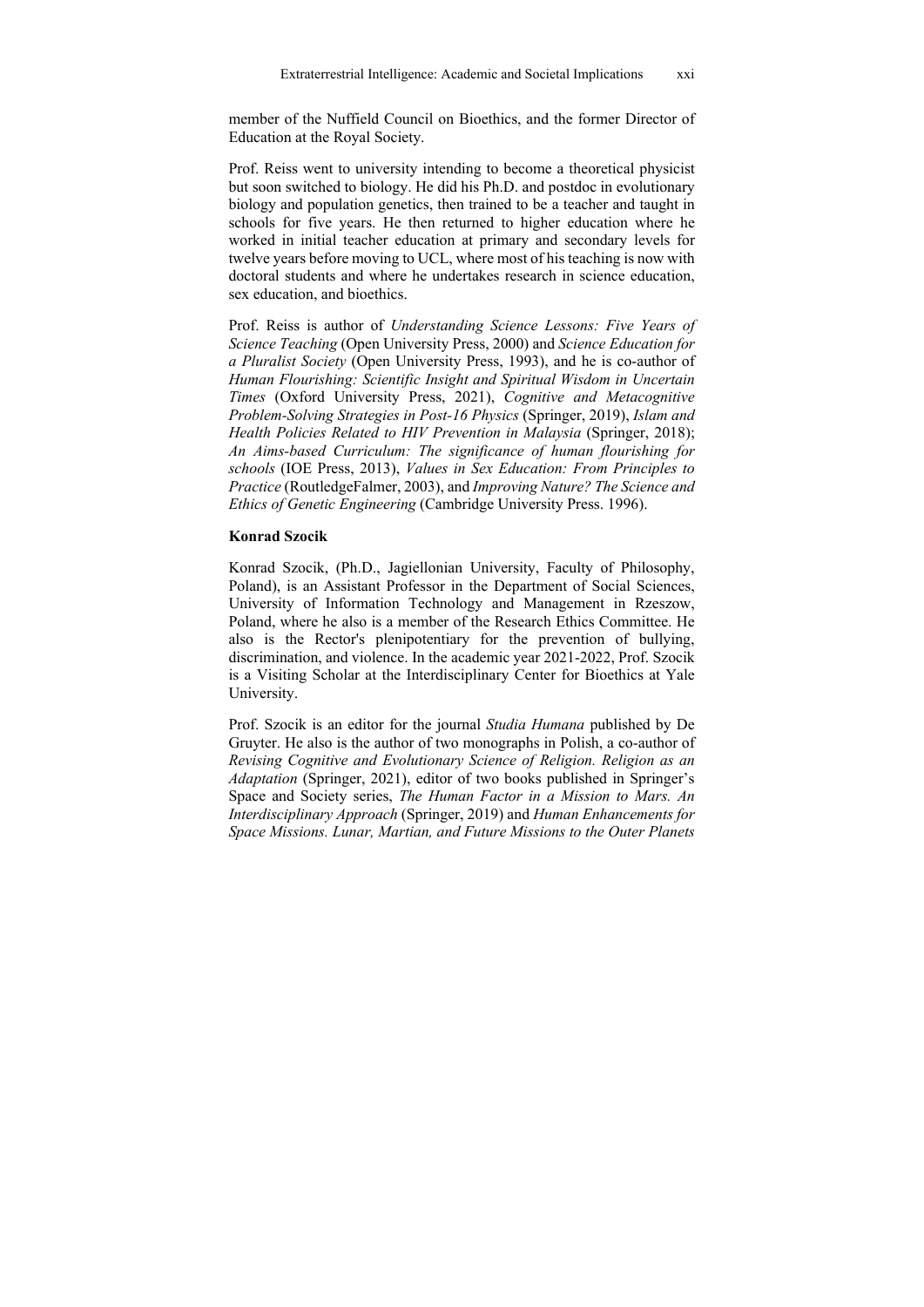(Springer, 2020), and co-editor of *The Human Factor in the Settlement of the Moon. An Interdisciplinary Approach* (Springer 2021).

Prof. Szocik is the author of more than one hundred scientific articles, more than forty of which address space missions and human space exploration primarily from ethical and social perspectives. Currently, he is completing a monograph on the feminist bioethics of space exploration (Oxford University Press, 2022).

Prof. Szocik has published in journals including *Science*, *Bioethics*, *Acta Astronautica*, *International Journal of Astrobiology*, *Space Policy*, *Futures*, *Technological Forecasting and Social Change*, *Technology in Society*, *Science and Engineering Ethics*, *The New Bioethics*, *Journal of the British Interplanetary Society*, *Spaceflight*, *Theoretical Issues in Ergonomics Science*, *Cambridge Quarterly of Healthcare Ethics*, *Astropolitics*, *Zygon: Journal of Religion and Science*, *Theology and Science*, *Archive for the Psychology of Religion*, *Method and Theory in the Study of Religion*, *AI in Society*, *Sage Open*, *Current Anthropology*, *The Heythrop Journal: A Quarterly Review of Philosophy and Theology*, *Social Evolution and History*, *Numen*.

Prof. Szocik acknowledges the Bekker Fellowship (3rd edition) funded by the Polish National Agency for Academic Exchange (Decision No. PPN/BEK/2020/1/00012/DEC/1) for funding the work on his chapter in this volume.

### **Massimo Teodorani**

Massimo Teodorani (PhD., Bologna University) is an astrophysicist from North Italy. His Ph.D. in Astronomy from Bologna University is with a specialization in stellar physics. He has been carrying out research on eruptive phenomena in astrophysics, such as supernovas, novas, high-mass close binary stars with neutron star component, black hole candidate binary star systems, strongly eruptive protostars (FU Orionis type), and cataclysmic and pre-cataclysmic stars. He is an expert in photometric and spectroscopic observational techniques. He has been working as a researcher at the INAF (Italian National Institute for Astrophysics) Naples Astronomical Observatory and at the INAF Radioastronomic Observatory in Medicina, Bologna. Being experienced both in optical and radio astronomy, Dr. Teodorani also has carried out research on extrasolar planets (i.e., the search for 22 GHz water maser line in 57 stellar candidates) and the Search for Extraterrestrial Intelligence (SETI).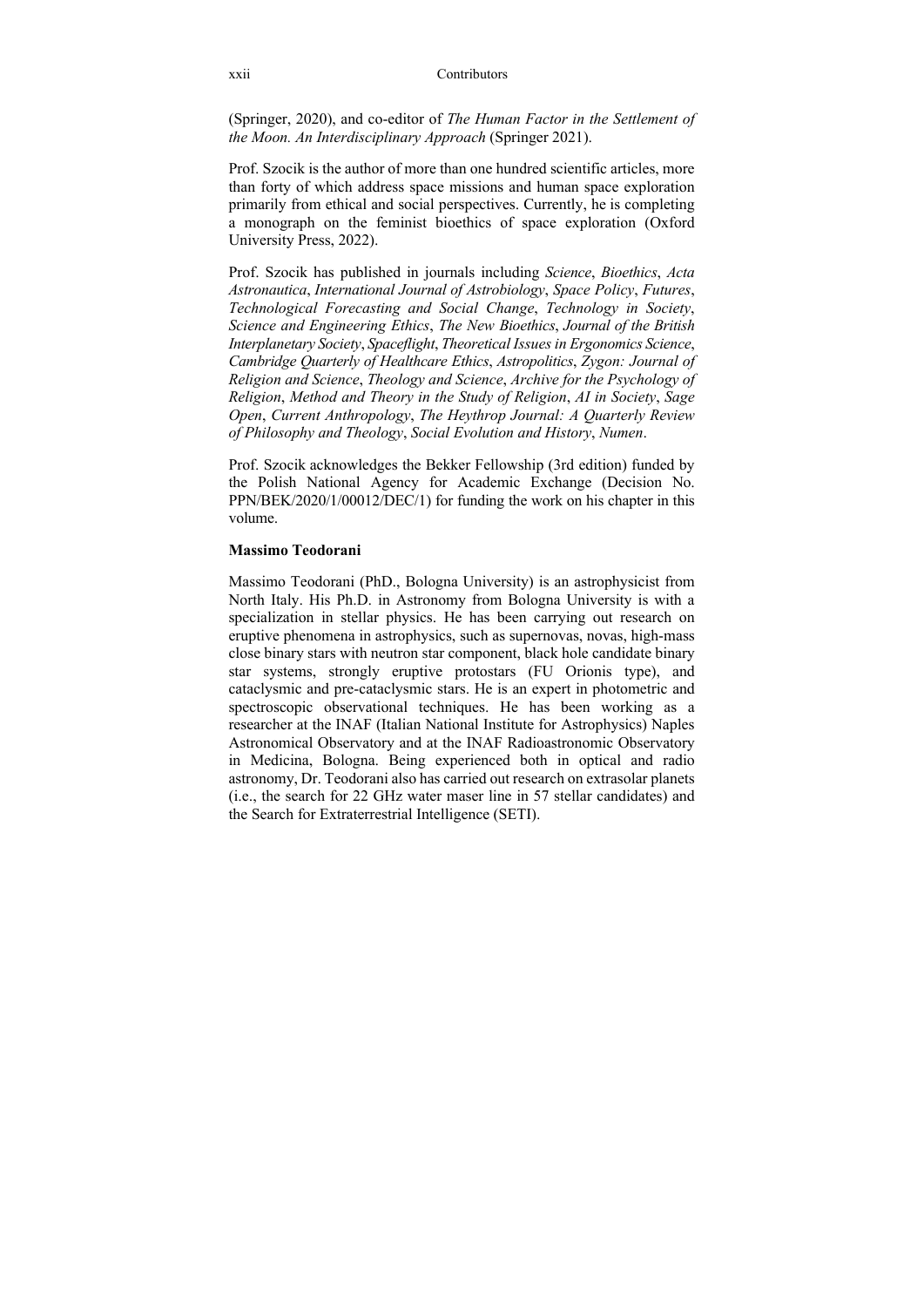Dr. Teodorani takes an observational/experimental and interpretative/theoretical approach to his research. He also is an expert in the physics of anomalous plasma phenomena of geophysical interest such as the phenomenon in Hessdalen, Norway and similar recurrent phenomena around the world. On these topics, he has carried out considerable research using astronomy-like strategies and observational techniques and simultaneous multiwavelength and multi-instrument measurements, and he has published his observational and theoretical research. He presently is working on new instrument strategies in this field.

Dr. Teodorani recently taught physics at the Bologna University, and he is a well-known science communicator in Italy and around the world regarding subjects such as astrophysics, quantum physics, and anomalistics. He is the author of eighteen science-oriented books including two textbooks, *L'Atomo e le Particelle Elementari – Manuale per Studenti e Ricercatori* (Macro Edizioni, 2007) and *Raccontare l'Universo – Introduzione Divulgativa all'Astrofisica* (Tangram Edizioni Scientifiche, 2020).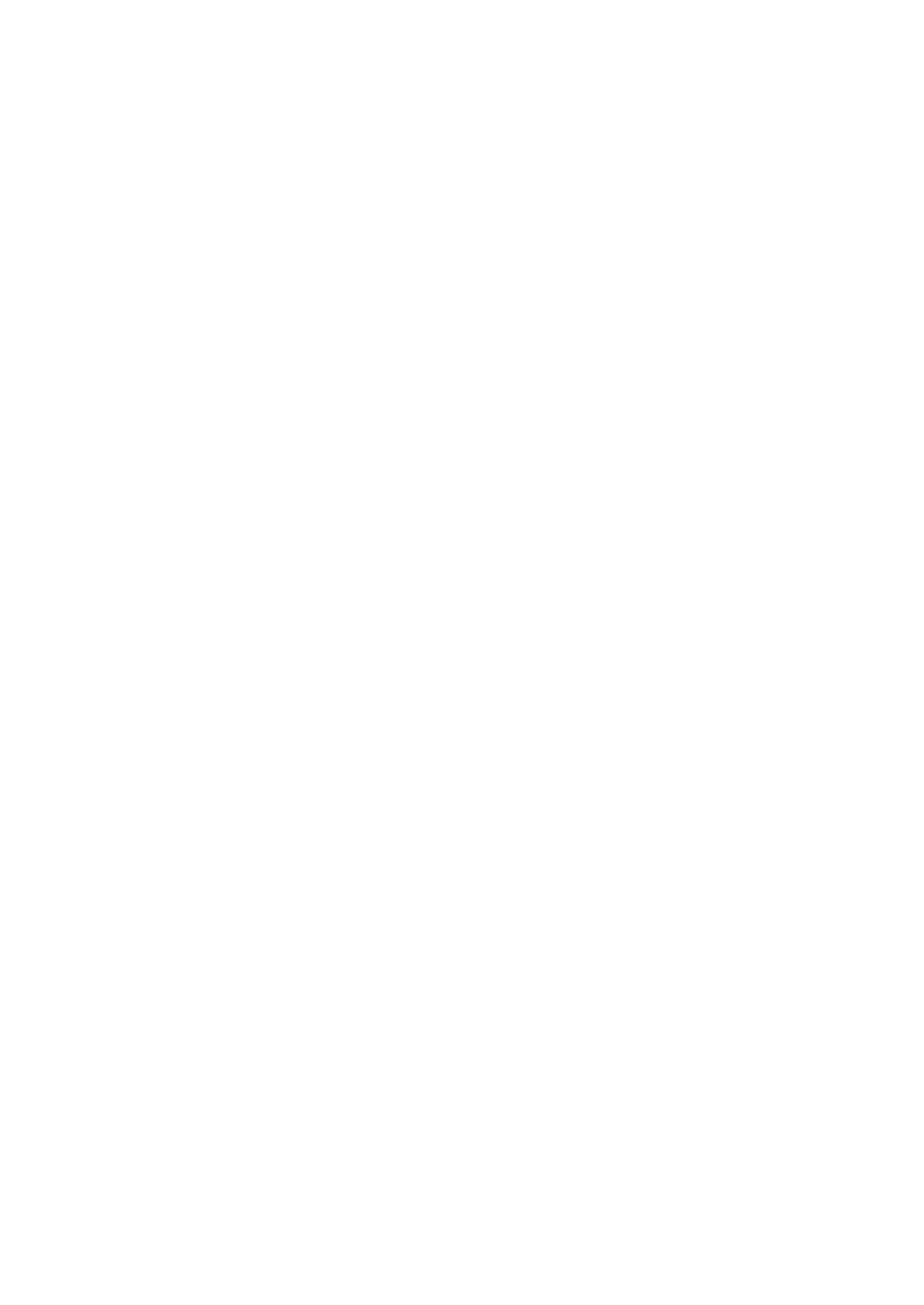# **PART I:**

# **PHILOSOPHICAL AND SCIENTIFIC PERSPECTIVES**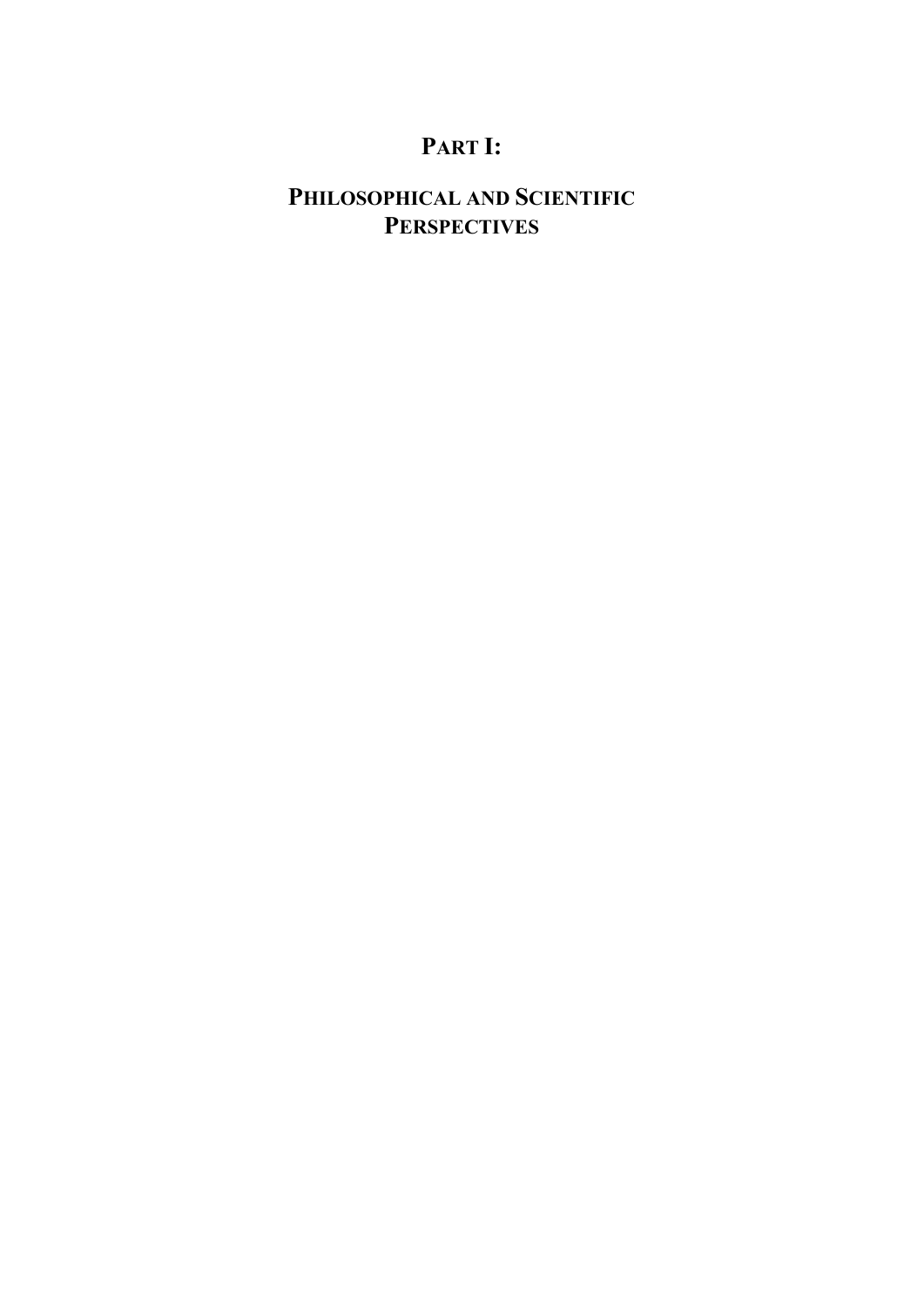### CHAPTER ONE

## CARTOGRAPHIES OF KNOWLEDGE AND ACADEMIC MAPS

### JENSINE ANDRESEN

Maps are amazing things—they tell us where we have been, where we are now, and where we may decide to go in the future. Human beings accord incredible importance to maps, often using them to organize significant trajectories in their lives.

The current consensus and mostly Western cartography of human knowledge is laid out like a map in the organization of disciplines in the academy. Here, I use the word "knowledge" in its colloquial sense of facts accumulated over time pertaining to a particular domain or field of intellectual inquiry. Setting aside for the moment local knowledge, the map of major academic disciplines is extremely consistent across world, even when political ideologies, geopolitical agendas, and languages are not the least bit consistent between countries or even within them.

The world over, all major academic institutions have a department of physics, for example, and departments of chemistry, biology, and mathematics. Consistency in the demarcation of academic disciplines is not merely present in the natural sciences, either. It also exists in the social sciences, which are organized across the globe into disciplines such as psychology, sociology, economics, political science, etc. Even the humanities are relatively consistent worldwide, with departments of history, philosophy, religion, aesthetic theory, etc. This of course means that the same tripartite scheme of natural sciences, social sciences, and the humanities functions as the consistent organizing principle for knowledge across cultures, even when political and linguistic systems differ considerably.

In fact, the map of academic disciplines is so consistent across the globe that we tend to take the current organization of knowledge for granted. Noticing this consistency, human beings may be tempted to pat themselves on the back, as if consistency in the organization of disciplines in the academy means that human beings have 'gotten it right'—i.e., that they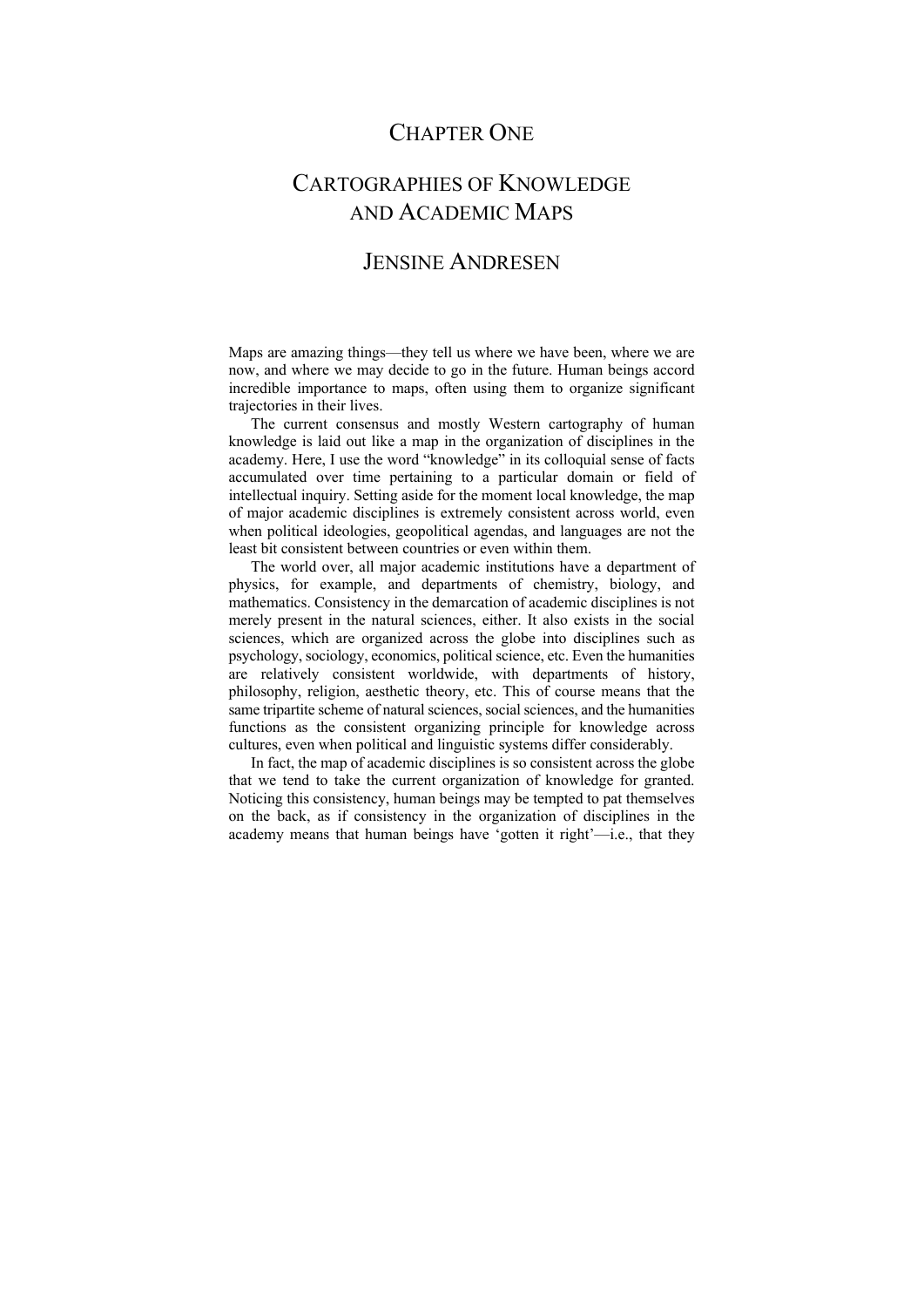have uncovered something fundamental about how the world works and the nature of reality itself—and, beyond this, that they have organized academic disciplines as a reflection of this fundamental order. But have we 'gotten it right?' Perhaps a little bit, but certainly not entirely.

While the map of academic disciplines human beings possess now reflects the cartography of knowledge as we best understand it at this moment in human history, this map has not been particularly helpful in assisting human beings navigate the practicalities of existence here on Earth. The high level of strife in human society and how poorly human beings manage Earth's resources are two clear signs that the human cartography of knowledge has major shortcomings and that the map of academic disciplines needs to be redrawn. This is an urgent issue, since humankind is facing challenges that are both global in nature, and, also, existential—hunger and starvation; war and war profiteering; mass human migrations; refugee crises; the rise of authoritarianism; climate change; species extinction; loss of biodiversity; pandemics; desertification; potential asteroid and comet impacts; potential polar shifts; financialization of the global economy; the global debt bubble; enormous disparities in wealth; unequal access to resources; human trafficking; violent crime; and numerous, potential societal collapsology trajectories that could cause human society to descend into widespread chaos and mayhem.

We often blame poor outcomes in the abovementioned areas on deficiencies in our political and governance systems, on conflict between countries, and/or on the exigencies of global and regional power structures. The real problem lies at a much deeper level, however. Shortcomings and often outright failings in how we relate to one another, govern ourselves, and distribute resources result from errors in how we create, organize, and transmit knowledge. These errors then emerge as deficiencies in the institutions and power structures that organize human society.

A maladaptive feedback loop exists between poor knowledge management and poor governance decisions. Ongoing strife and poor resource management both result from how humankind creates, organizes, analyzes, and transmits knowledge. When human beings are socialized by the educational system, media, and social media into perceiving reality in ways that are incomplete and/or inaccurate, these misperceptions play out in government and policymaking, thereby demonstrating the real-world consequences of misunderstandings regarding the nature of reality. Deficiencies in the human educational system and other mechanisms of knowledge dissemination feed directly into the organization of and decisions made in human governance systems. A feedback loop then ensues, in which errors at the level of government and policymaking feed right back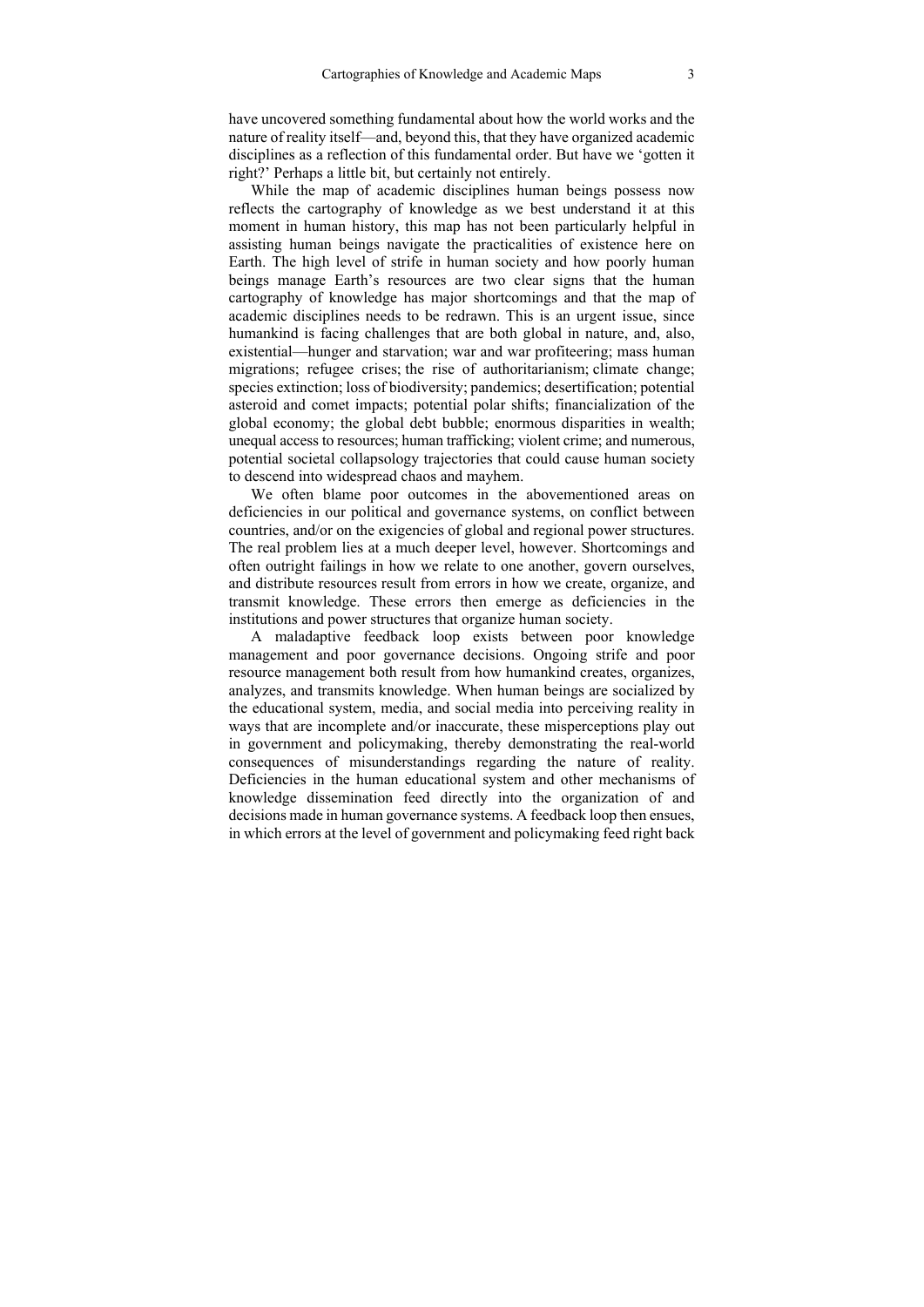#### 4 Chapter One

into the educational system when policymakers decide to allocate government funding to support one line of research over another. Humankind's inability to address climate change demonstrates precisely this type of dysfunctional dynamic. Put bluntly, policymakers are the product of the educational system, and many of the policymakers in human society have graduated from the most elite universities on the planet. If their policies don't work and they don't—then we must redress the educational system itself instead of spending so much time blaming the individuals who make maladaptive decisions.

To improve life on Earth, then, we must address deficiencies at the level of knowledge rather than merely responding ad hoc to one crisis after another. This means that we must problematize knowledge creation, organization, analysis, and transmission if we want to get anything useful, moral, and meaningful done here on Earth—and, also, if we want to join other species responsibly in space. Perhaps as a good initial step, we should think about creating academies that specialize in finding solutions to specific global challenges rather than socializing people into one discipline versus another.

More or less two decades ago, academics began to come to grips with the shortcomings of their map of academic disciplines. During this period in recent intellectual history, many academics embarked upon the path of interdisciplinarity, with some universities also creating interdisciplinary programs institutionally. Although the underlying motivation was good, the results of so-called interdisciplinary research have been very modest. The false hope that interdisciplinarity alone would forge a path to better educational outcomes hit hard against the wall of methodological incongruities between disciplines—and, also, against rigid entrenchment relating to how disciplines were classified into categories such as science and the humanities. Accordingly, interdisciplinary discourse often was impeded because people started from different premises and spoke different methodological languages. Making the situation worse, no tangible incentives existed in the academy to learn methodological approaches outside of those prepotent in one's own discipline, so many scholars simply retreated from interdisciplinary venues to continue to conduct research and to build their careers in their own core disciplines.

Certainly, it goes without saying that if human beings do not perceive reality correctly—or even well—then their responses to the actual reality in which they are immersed will be maladaptive. To become *adaptive*, human beings must perceive and interpret reality accurately and they must adjust their own cognitive and emotional responses accordingly. To ensure that fundamental misperceptions do not reverberate and become amplified in the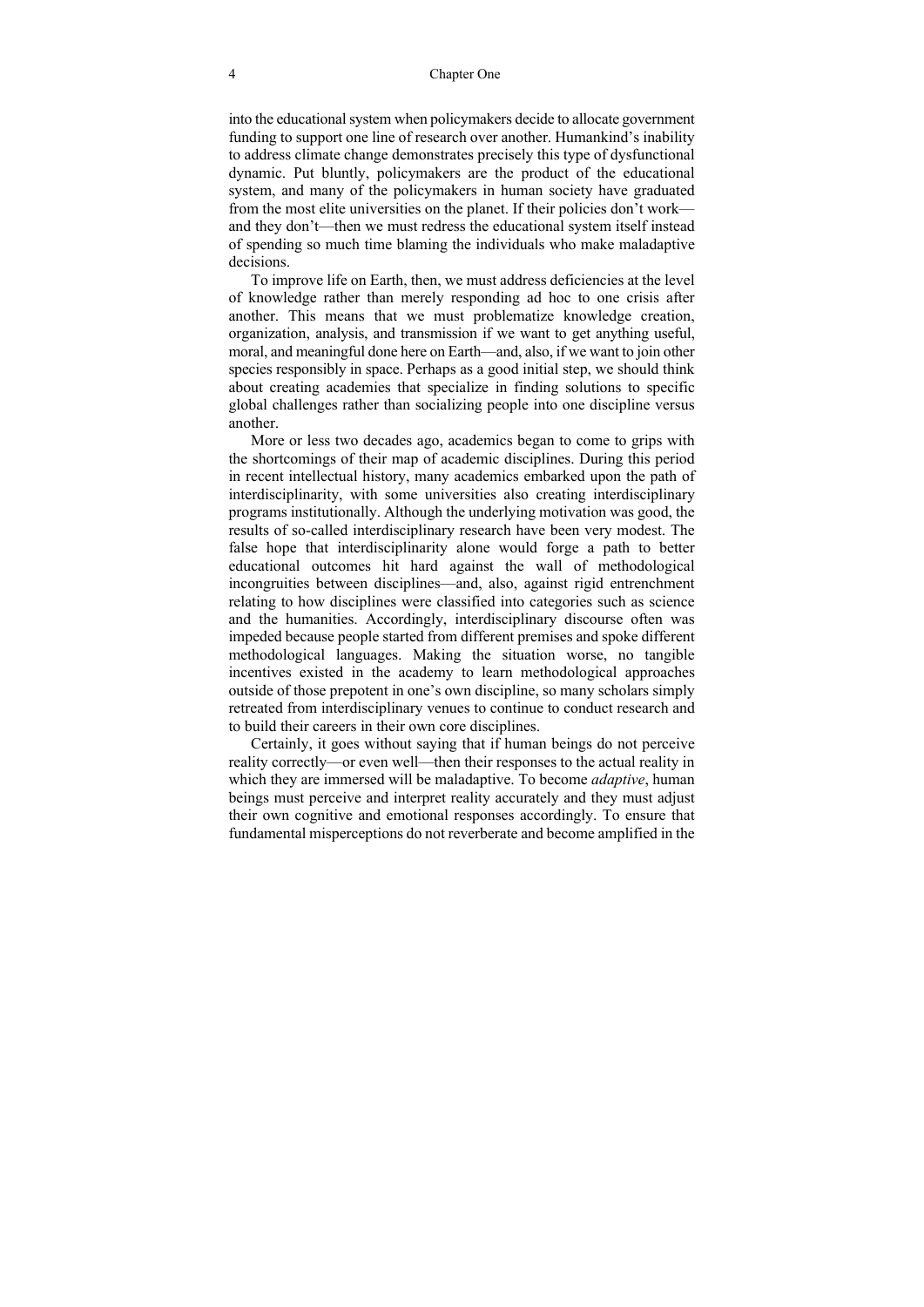human knowledge-action system as a whole, human beings therefore must create the very best cartography of knowledge and corresponding map of academic disciplines that they can. Perceiving reality well and forming our cartographies of knowledge and academic maps correspondingly well will help human beings survive. It also will promote growth in human consciousness so that human beings experience more meaning, joy, and love.

Although reviewing the intellectual history of each country and region of the world would reveal how, when, and why standardization of academic disciplines has occurred, the international group of contributors represented in this volume focus instead on the very existence and implications of such standardization. More specifically, these scholars consider the implications of widespread Contact with an advanced extraterrestrial intelligence (ETI) for the current cartography of human knowledge and map of academic disciplines. Here, I capitalize "Contact" to indicate widespread Contact over essentially the entire human species.

Official acknowledgment that unidentified aerial phenomena (UAP) are real underscores the timeliness and relevance of the considerations described above. It also provides impetus for academics to start thinking cogently about the topic of human knowledge in the context of a broader discussion of *extraterrestrial* intelligence. How will widespread Contact impact so-called core disciplines, such as physics, mathematics, chemistry, biology, history, etc.? Will such core disciplines begin to merge? How will widespread Contact impact the organizational map of academic disciplines as a whole? Will boundaries between academic disciplines become more fluid? Will the categorization of disciplines into the natural sciences, social sciences, and humanities be replaced by something new? Even further, will entire categories of knowledge, e.g., religion and science, find a common ontological ground?

Asking how widespread Contact will impact academia and, indeed, all of human society, is useful pragmatically, since it will help people prepare for this eventuality if and when it occurs. How will human knowledge creation, organization, analysis, and transmission change as creative acculturation with ETI unfolds? These and similar questions suggest meta questions, too, such as whether human beings are losing the forest for the trees when they specialize in increasingly more granular disciplines and subdisciplines in the academy. Is ever more analytical parsing of reality useful, or not? Does such excessive analysis distract us from the deeper reaches of intuition, knowledge, insight, and wisdom that are the real qualities that imbue existence with meaning?